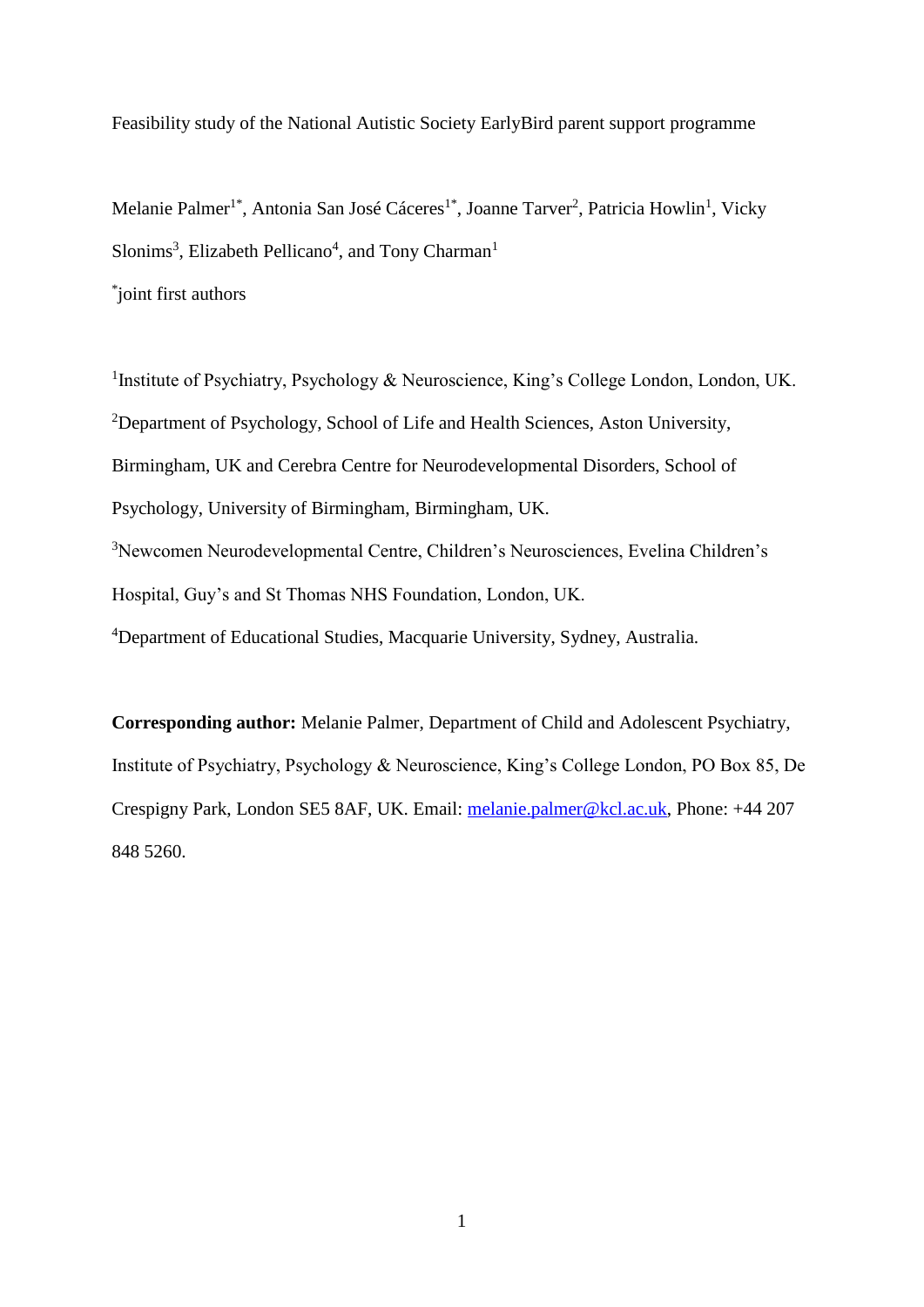#### **Abstract**

The EarlyBird programme is a group-based psychoeducation intervention for parents of young children with autism. Although it is widely used in the United Kingdom, the evidence base for the programme is very limited. Using a mixed method, non-randomised research design, we aimed to test:1) the acceptability of the research procedures (recruitment, retention, suitability of measures); 2) parental acceptability of EarlyBird (attendance, views of the programme, perceived changes); and 3) facilitator acceptability of EarlyBird (fidelity, views of the programme, perceived changes). Seventeen families with a 2-5 year old autistic child and 10 EarlyBird facilitators took part. Pre- and post-intervention assessment included measures of the child's autism characteristics, cognitive ability, adaptive behaviour, emotional and behavioural problems, and parent-reported autism knowledge, parenting competence, stress and wellbeing. Semi-structured interviews were completed at postintervention with parents and facilitators. For those involved in the study, the research procedures were generally acceptable, retention rates were high and the research protocol was administered as planned. Generally, positive views of the intervention were expressed by parents and facilitators. Although the uncontrolled, within-participant design does not allow us to test for efficacy, change in several outcome measures from pre- to post-intervention was in the expected direction. Difficulties were encountered with recruitment (opt-in to the groups was ~56% and opt-in to the research was 63%) and strategies to enhance recruitment need to be built into any future trial. These findings should be used to inform protocols for pragmatic, controlled trials of EarlyBird and other group-based interventions for parents with young autistic children.

Keywords: Autism, Psychoeducation, Intervention, EarlyBird, Feasibility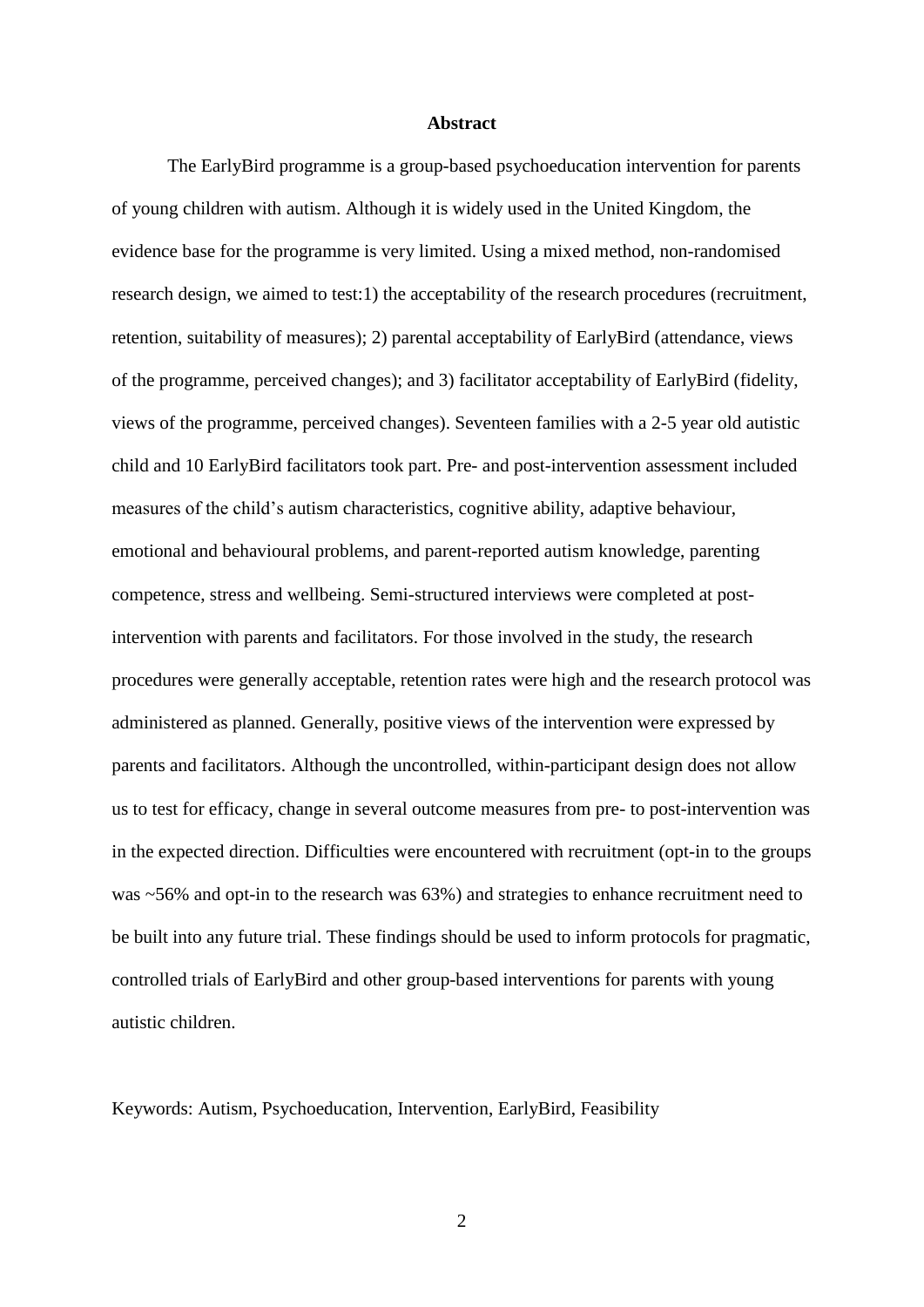#### **Introduction**

Autism is characterised by difficulties in social interaction and communication, and the presence of restricted interests, repetitive behaviours and sensory differences (American Psychiatric Association, 2013). Approximately 1% of children are autistic (Baio et al., 2018; Baird et al., 2006; Russell, Rodgers, Ukoumunne, & Ford, 2014) and the condition is three to four times more prevalent in males than females (Loomes, Hull, & Mandy, 2017).

In the United Kingdom (UK), young children displaying signs of autism are typically referred to specialist health professionals for a diagnostic assessment. Post-diagnostic support for families is highly variable, and many families are left without specific support until the child is old enough for a nursery or school placement (Ludlow, Skelly, & Rohleder, 2012). The National Autistic Society (NAS) EarlyBird intervention (for children younger than 5 years; Shields, 2001) is a supportive psychoeducational programme for parents. It aims to support parents after the initial diagnosis by extending their understanding of autism, enhancing their social communication strategies and helping them analyse and manage challenging behaviours (Shields, 2001). EarlyBird consists of eight weekly group sessions and three intercalated individual home visits covering psychoeducation about autism, communication development, play techniques, using visual supports and structures, developing routines, techniques to understand behaviour, and strategies for dealing with a range of behaviours, such as repetitive behaviours, temper tantrums and aggression, fears and phobias, and eating, sleeping and toileting problems. During group sessions, there are opportunities for small-group and whole-group work and families are encouraged to support each other and problem solve together. The group nature of the programme aims to provide support for families to enhance parenting confidence and wellbeing and reduce stress. Home visits provide individualised support where parents are encouraged to use the strategies learnt during the group sessions. Video clips of families interacting with their children are obtained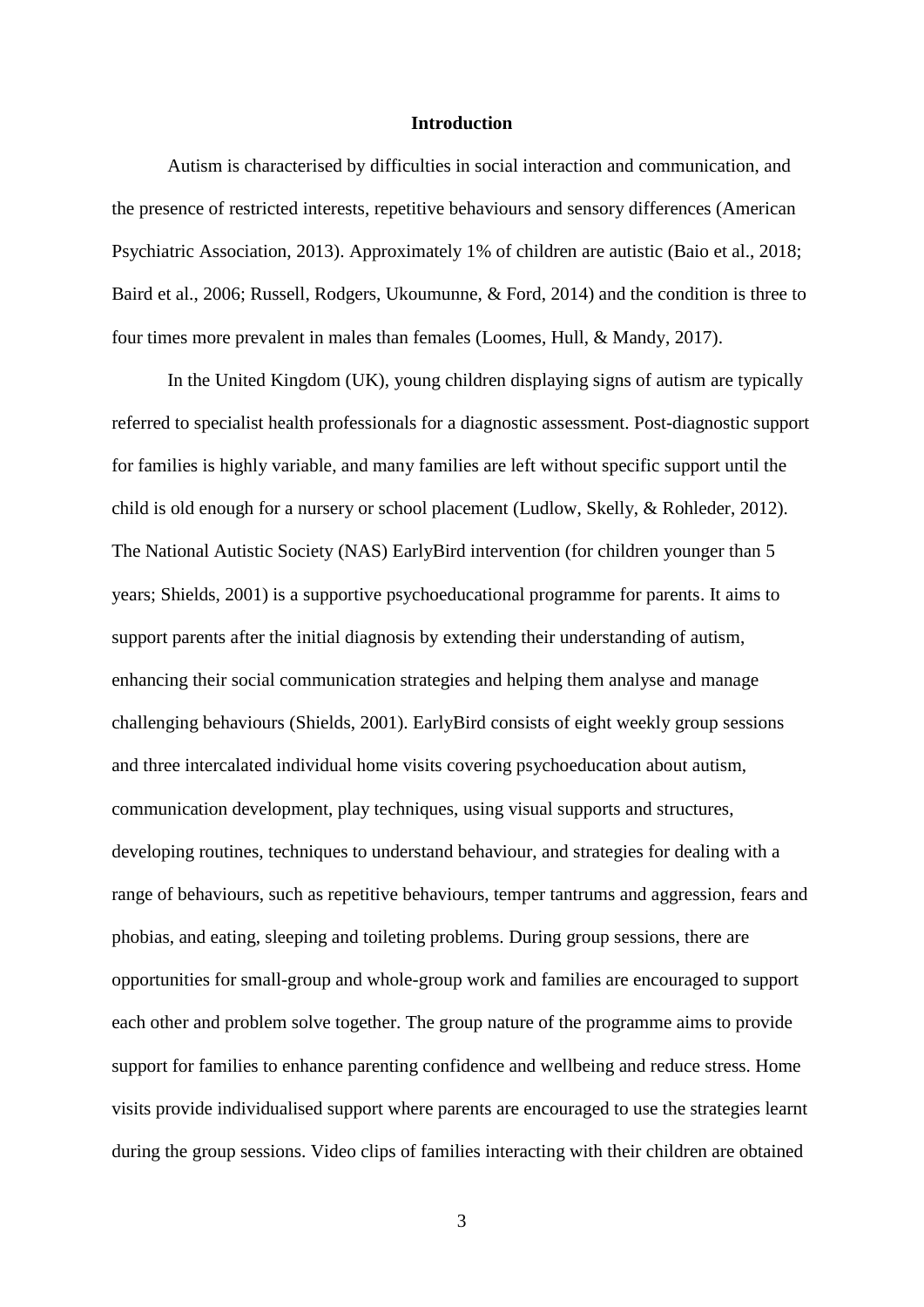during home visits and used in session to demonstrate progress and provide feedback. EarlyBird guidelines indicate a maximum group size of six families. Group sessions are to be presented by a minimum of two EarlyBird certified facilitators, but home visits are usually conducted by one facilitator.

EarlyBird facilitators are health or educational professionals (e.g., speech and language therapists, child mental health workers, clinical psychologists, child care workers) who have experience working with autistic children and running workshops or training sessions and have attended the certified three-day course provided by the NAS EarlyBird team. During their certification, facilitators receive teaching on the contents of the course and are provided with a set of materials (i.e., books and other materials for parents, presentation slides, and a detailed manual describing the aims and methods for each session) to deliver the programme.

Many parents with an autistic child attend EarlyBird courses each year, with reports of almost 11,000 families having attended the programme in the UK by 2012 (Stevens & Shields, 2013). Other English-speaking countries have also implemented EarlyBird (e.g., Anderson, Birkin, Seymour, & Moore, 2006, in New Zealand) and it is estimated that 27,000 families in 14 countries received an EarlyBird intervention between 1997 and 2003 (Dawson-Squibb, Davids, & de Vries, 2018). Despite its extensive use, the efficacy of the programme has yet to be tested using rigorous randomised controlled trial (RCT) designs. Previous, nonrandomised evaluations have described some parent-reported benefits including reduced parental stress and improvements in knowledge and perceptions of child behaviour (Dawson-Squibb et al., 2018; Engwall & MacPherson 2003; Halpin, Pitt, & Dodd, 2011; Shields & Simpson, 2004; Stevens & Shields, 2013). Other group-based parent psychoeducation programmes developed for parents of school-aged autistic children, such as the Barnardo's Cygnet programme and the Autism Spectrum Conditions-Enhancing Nurture and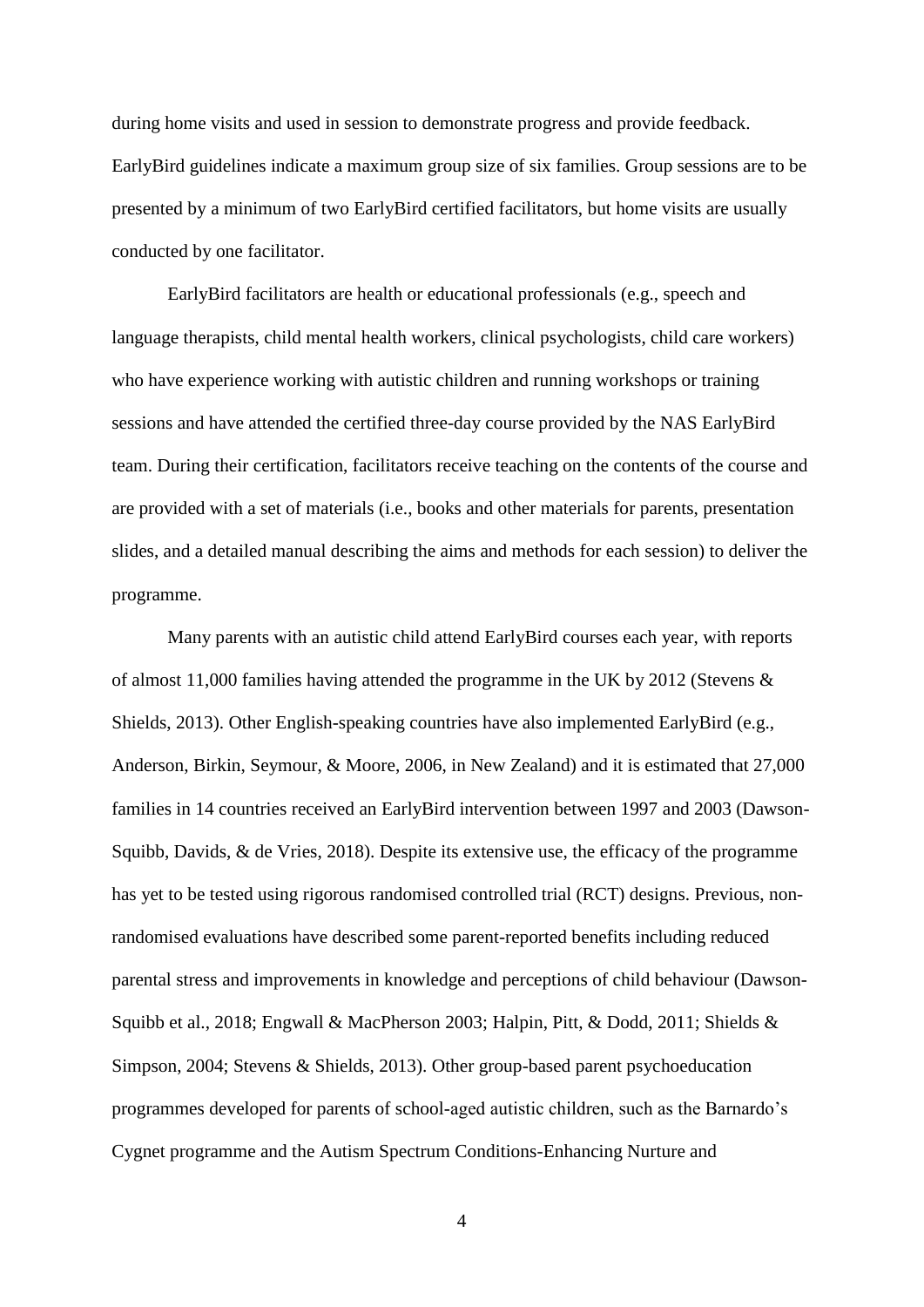Development (ASCEND) programme, are also described as improving parents' knowledge about autism, their self-efficacy and satisfaction, and parent-reported child behaviour (Pillay et al., 2011, Stuttard et al., 2016). However, the non-randomised designs of these studies and use of parent-report and thus unblinded measures, means that conclusions about the effectiveness of these interventions are limited.

Whilst increasing parental knowledge and competence and reducing stress are important outcomes to achieve in the post-diagnostic period, one key aim of EarlyBird is that positive parental outcomes will have indirect benefits for child behaviour. However, although the programme also includes components that focus on promoting social communication and managing behaviour, changes in these areas have not been systematically assessed. Thus, there is a need for future trials of EarlyBird to include measures of child functioning and behavioural outcomes.

The Medical Research Council (MRC) and National Institute for Health Research (NIHR) guidance on evaluating complex interventions recommend conducting feasibility and pilot studies prior to a main RCT (Craig et al., 2008; NIHR, 2016). Feasibility studies are defined as research that aims to answer the question, 'Can this study be done?'. They are not designed to evaluate outcomes, rather to test procedures for their acceptability, to fine-tune methodology and estimate sample and effect sizes prior to a more substantial evaluation. A mixture of quantitative and qualitative research methods is recommended to obtain a more comprehensive understanding. Using both methods allows testing of relevant outcomes and in-depth exploration of participant views.

The widespread take-up of the programme shows that it is broadly acceptable to parents. However, the current study was an independent feasibility study of a research evaluation of the EarlyBird intervention. It was designed to inform a future, pragmatic RCT by testing EarlyBird in centres where it was already being delivered. We hoped a pragmatic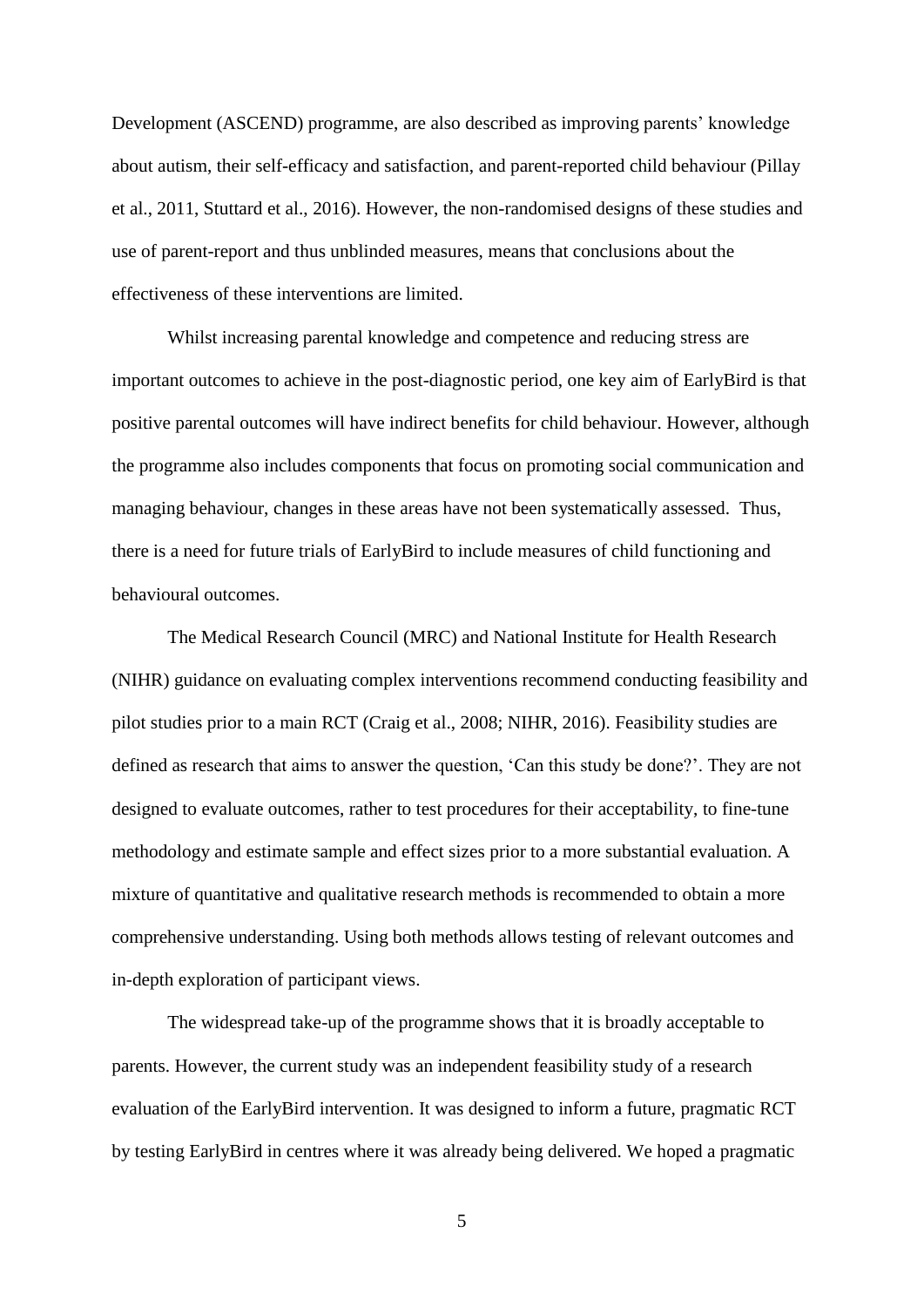design would increase confidence that findings from a future RCT would translate into clinical practice. A mixed-methods design was used to determine whether a definitive RCT could be conducted. We aimed to test: 1) the acceptability of the research procedures (recruitment, retention, suitability and completion of a range of measures, some of which overlapped in content, to enable preferred measures to be included in future studies); 2) parental acceptability of EarlyBird (attendance, views of the programme, perceived changes); and 3) facilitator acceptability of EarlyBird (fidelity, views of the programme, perceived changes) when delivered in real-world healthcare settings.

### **Method**

### **Procedure**

Prior to starting the study, ethical approval was obtained from the London – Camden and Islington, North East NHS REC Office (reference: 13/LO/0087). Five local services in central London who delivered EarlyBird as part of their routine clinical service were approached and agreed to support recruitment for the study. As the EarlyBird intervention commenced prior to recruitment in one of the five services, only four acted as recruitment sources for the study. The fifth service was only involved in post-intervention interviews that were conducted with facilitators and families.

In each of the four participating recruitment sites, autism diagnostic teams refer families of newly diagnosed children to EarlyBird. Wherever possible, information about the study was presented by the research team during routine pre-course information meetings where EarlyBird facilitators introduce the intervention. Once families had enrolled in EarlyBird, the facilitators extended the invitation to take part in the study. For most families, this invitation was done during a home visit or a phone call and those who expressed interest were contacted by the research team. In one recruitment site, families enrolled in two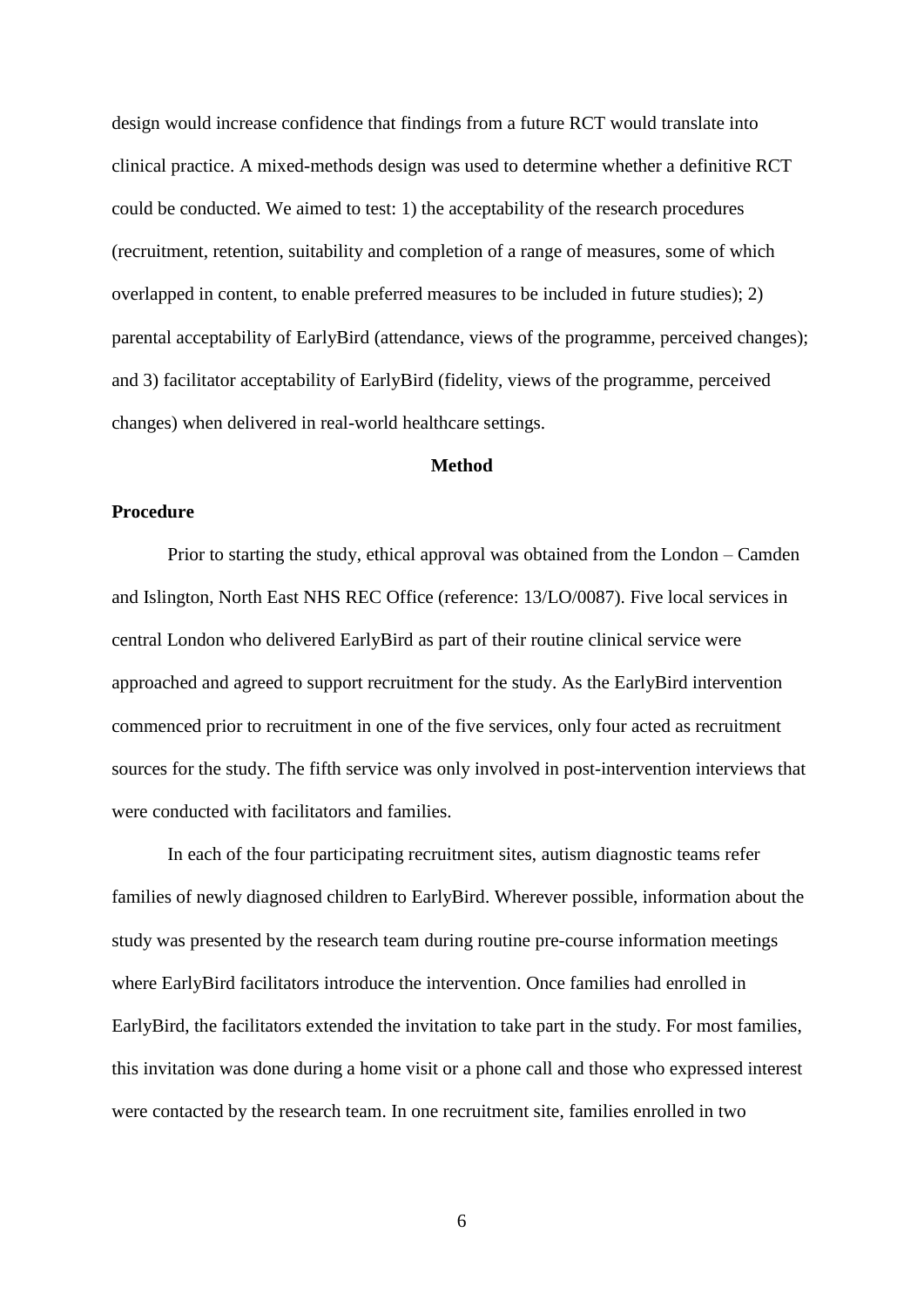EarlyBird courses were invited to take part by the facilitators via a personalised letter and follow-up phone calls.

Upon contact with the research team, interested families were sent information about the study and asked to sign a consent form. Baseline assessments were conducted prior to the first EarlyBird session, except for one family who was assessed one day after the first group session. The primary caregiver acted as the main informant for completing measures and baseline assessments took approximately two to three hours to complete. Post-intervention assessments were completed within one month of the last intervention session (*M*=11 days, *SD*=9 days) and took approximately two hours to complete.

#### **Eligibility Criteria**

Families with a 2- to 5-year-old child with a clinical diagnosis of autism who had agreed to take part in EarlyBird were eligible for the study. Families were excluded from participating in the study if they had insufficient English to complete the assessments. Some of the clinical services that we recruited through used translators for non-English speaking families who would have required translators to arrange appointments, complete the questionnaires, and attend the interviews. Their lack of English also impacted on the naturalistic play setting in which the children's assessments take place (i.e., ADOS–2 and PCI). Three families interested in participating required translators (one Bengali, one Somali, and one British Sign Language) and therefore were not eligible to participate.

# **Participants**

A total of 17 parents and 17 children (one family had two autistic children who were both eligible and assessed but one child was randomly selected for analysis) were recruited from the seven different EarlyBird interventions being run in the four participating local services. The sample consisted of 14 mothers and three fathers and their children diagnosed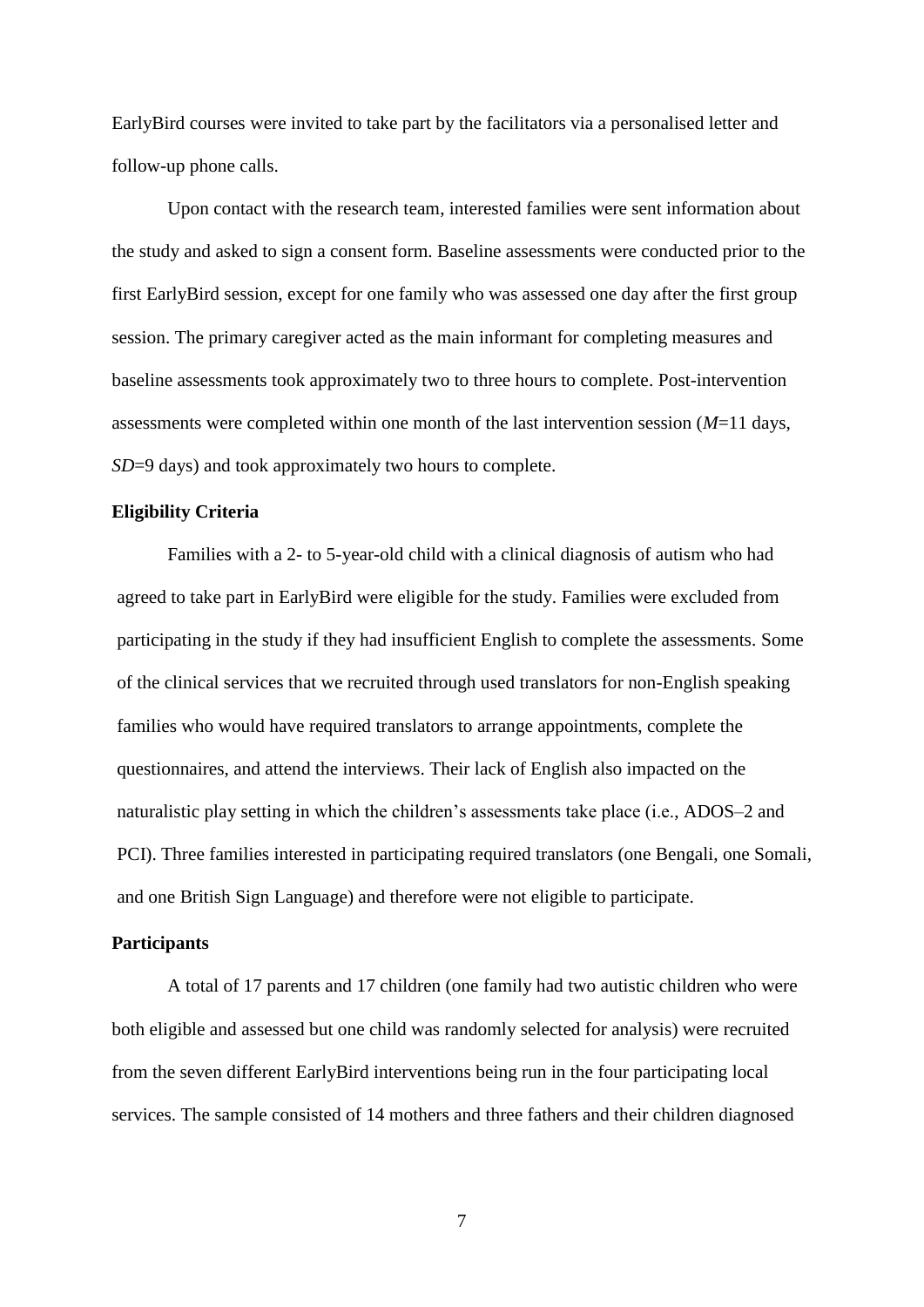with autism between 4 months and 3 years 5 months earlier. Most children were boys (76.5%); the average age was 4 years. Further details are provided in Table 2.

INSERT TABLE 2 AROUND HERE

# **Measures**

A range of measures was administered to assess the sample characteristics and to measure potential primary and secondary outcomes.

# *Sample characterisation*

Demographic information on parental age, ethnical background, marital status and employment was obtained from parents at baseline. The Autism Diagnostic Observation Schedule  $-2<sup>nd</sup>$  edition (ADOS-2; Lord et al., 2012) was conducted during the baseline assessment to assess children's autism characteristics (communication, social interaction, play, and restricted and repetitive behaviour). If the child had been diagnosed with autism within the previous 12 months the ADOS–2 was not administered and scores were obtained from the diagnosing team. This was the case for 10 children and scores were received from the diagnosing team for five of these children. One clinical service did not complete ADOS assessments as part of their diagnostic procedures, so for three of the four children diagnosed by this service we conducted an ADOS–2 assessment at post-intervention. Of the 15 children who received an ADOS assessment either as part of the study or by their diagnosing clinical team, a module 1 ADOS–2 assessment was done with 11 children and module 2 assessments were completed with four children. As some diagnostic teams used the ADOS–G (the earlier version of the tool; Lord et al., 2000) to assess autism severity, the algorithm scores are reported in the results, with higher scores indicating more autism characteristics.

Parent-reported child autism characteristics were also measured at baseline using the Social Communication Questionnaire – Lifetime Version (SCQ; Rutter, Bailey, & Lord, 2003) and the Social Responsive Scale –  $2<sup>nd</sup>$  edition (SRS–2; Constantino & Gruber, 2012).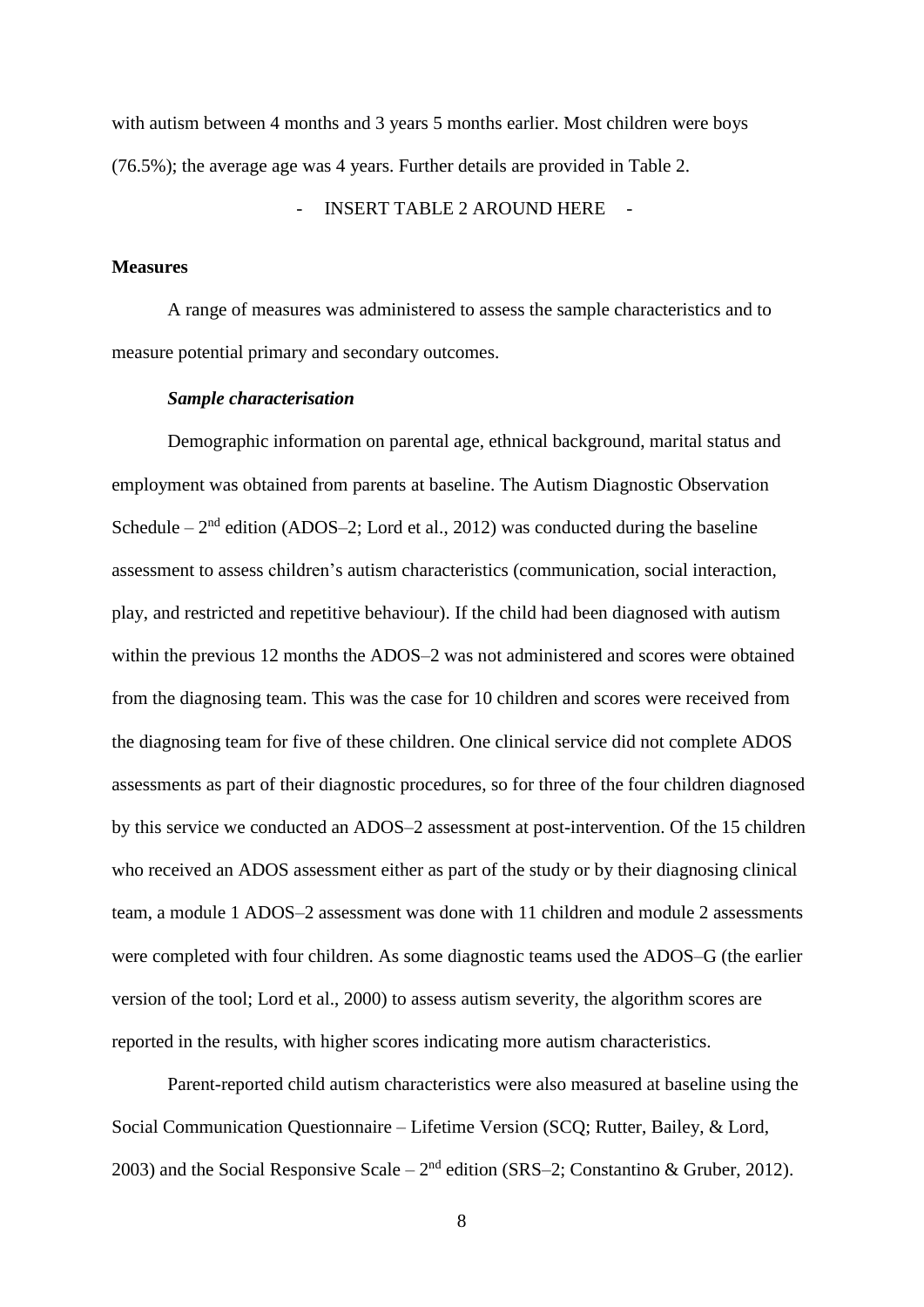The SCQ consists of 40 yes-no items that ask about the presence of autism traits. Scores range from 0 to 40 and higher scores indicate greater autism severity. Scores greater than or equal to 15 signify a possible autism spectrum condition. The SRS–2 is a 65-item questionnaire measuring the severity of autism by tapping into four aspects of social behaviour (receptive, cognitive, expressive, and motivational) and preoccupations. Items are rated on a 4-point scale ranging from 'not true' (1) to 'almost always true' (4). Total scores on the SRS–2 range from 65 to 260 with higher scores indicating greater autism severity. Scores of 76 or more suggest a clinical diagnosis of autism. The pre-school version of the SRS–2 (2½- 4½ years) was deemed to be more appropriate for all families in the current study.

An assessment of the child's cognitive ability was obtained at baseline using the Mullen Scales of Early Learning (MSEL; Mullen, 1995). The MSEL measures fine and gross motor skills, visual reception, and expressive and receptive language. It provides T-scores for all domains in addition to a standard composite score (*M*=100, *SD*=15).

#### *Child outcome measures*

Adaptive behaviour was measured using the Vineland Adaptive Behavior Scales –  $2<sup>nd</sup>$ Edition (VABS–2; Sparrow, Cicchetti, & Balla, 2005), a semi-structured interview conducted with parents at baseline and post-intervention. It provides age equivalent and standardised scores for four domains of adaptive behaviour, including communication, socialisation, daily living, and motor skills, together with an adaptive behaviour composite score (*M*=100, *SD*=15). If the child could remain by him/herself in the assessment room, parental interviews were conducted simultaneously in a different room with a different researcher. Wherever possible, the same researcher conducted both time-point interviews. Increases in adaptive behaviour were expected after intervention.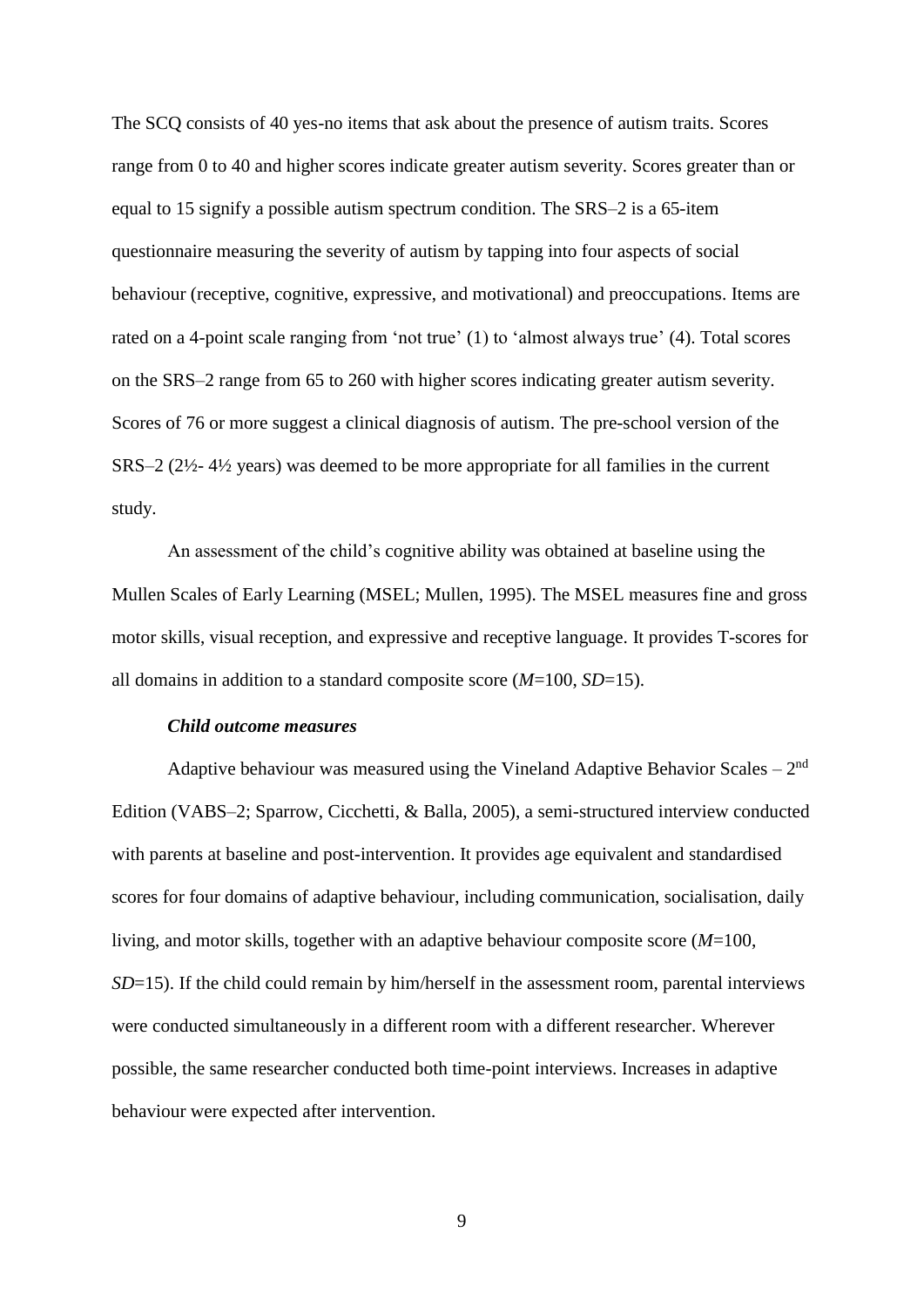Child emotional and behaviour problems were measured using the parent-report Strengths and Difficulties Questionnaire (SDQ; Goodman, 1997). The SDQ comprises 25 items that measure emotional, conduct and peer problems, hyperactivity, and prosocial behaviour. Each of the five subscales consists of five items rated on a 3-point scale ranging from 'not true' (0) to certainly true (2). Higher scores indicate more problems or prosocial behaviour and a Total Difficulties score (0-40) is derived by adding together scores on all the subscales except prosocial behaviour. Scores of 16 or higher indicate clinically significant emotional or behavioural difficulties. Either the 3-4 year old or 4-16 year old versions were administered according to the child's chronological age. We expected that the intervention would reduce child emotional and behaviour problems, reflected by lower scores on the SDQ at post-intervention.

### *Parent outcome measures*

The Autism Parent Questionnaire (APQ; Anderson et al., 2006) was developed as part of an evaluation of EarlyBird in New Zealand to assess the effectiveness of the intervention. It consists of 27 items which are rated on a 6-point Likert scale ranging from 'not true at all' (1) to 'definitely true' (6). Greater autism knowledge is denoted by higher scores and it was anticipated that autism knowledge would increase following receipt of the intervention.

The Parental Sense of Competence (PSOC; Johnston & Mash, 1989) scale comprises 17 items measuring parenting satisfaction and parenting efficacy. Items are rated on a 6-point scale, ranging from 'strongly disagree' (1) to 'strongly agree' (6), with higher scores reflecting greater competence. Following EarlyBird, we expected parenting satisfaction and efficacy to increase.

Parental stress was measured using the Parental Stress Index-Short Form (PSI-SF; Abidin, 2012). This consists of 36 items rated on a 5-point scale, ranging from 'strongly disagree' (1) to 'strongly agree' (5). It measures parental distress, negative parent-child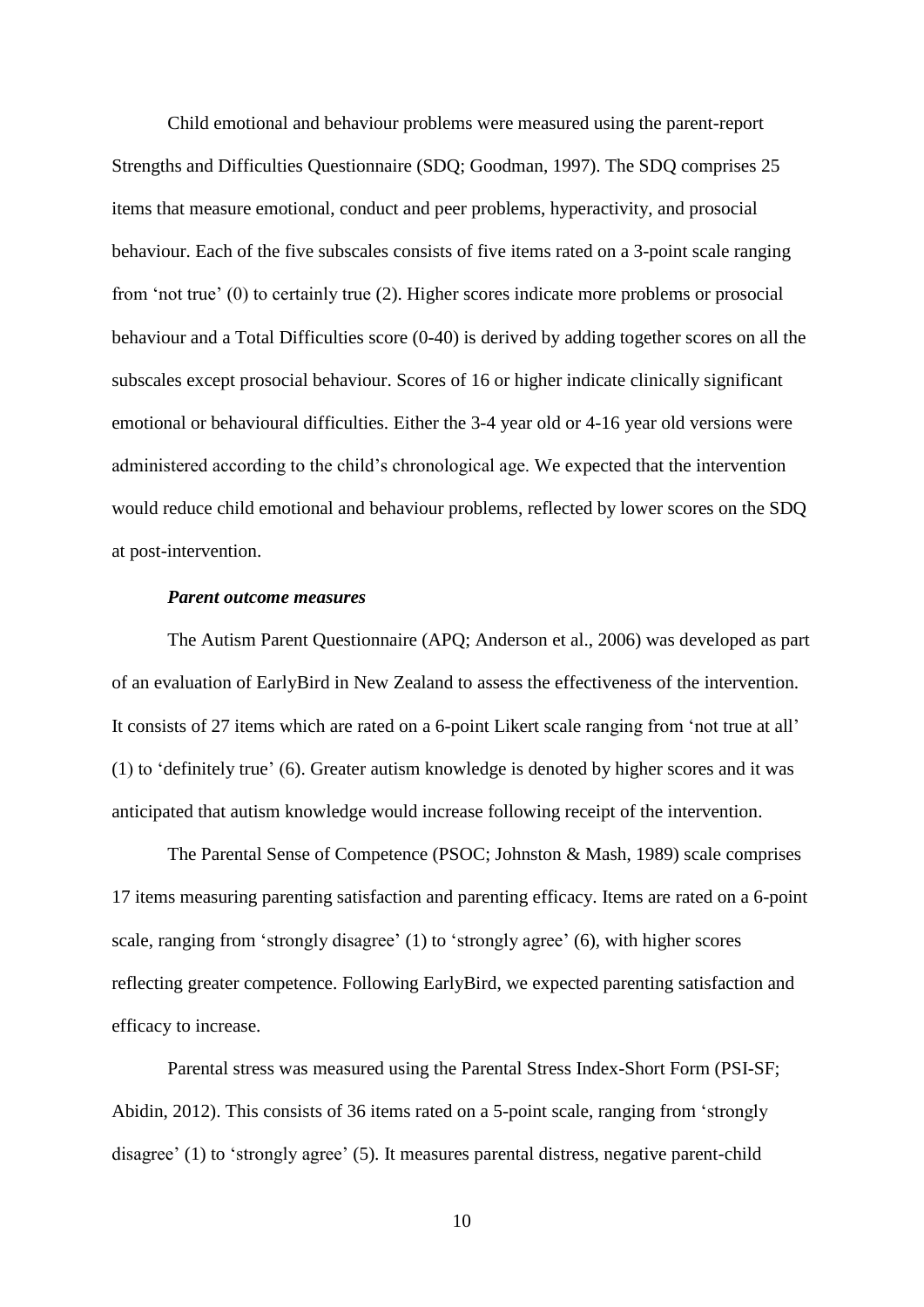interactions and perception of a difficult child. Higher scores indicate greater parental stress (maximum score=180) and it was anticipated that parenting stress would be lower after intervention.

A measure of positive parental wellbeing was obtained using the Warwick-Edinburgh Mental Well-Being Scale (WEMWBS; NHS Health Scotland, University of Warwick and University of Edinburgh, 2006). The WEMWBS consists of 14 positively phrased items rated on a 5-point scale, ranging from 'none of the time' (1) to 'all of the time' (5), with higher scores indicting greater positive wellbeing (maximum score=70). Positive wellbeing was predicted to increase following EarlyBird.

# *Intervention measures*

For all families, rates of attendance were obtained from the EarlyBird facilitators. As there is no standard intervention fidelity measure of EarlyBird, a bespoke measure of provider-level intervention fidelity was designed for the study based on EarlyBird guidance for best practice. The resulting measure focuses on nine domains considered to be important for the delivery of EarlyBird: 1) knowledge is shared using jargon-free language; 2) parents are encouraged to problem solve themselves; 3) parents are encouraged to get to know one another; 4) taught strategies are personalised; 5) the facilitator creates an informal and relaxed atmosphere; 6) successes and progress are acknowledged; 7) small group activities are conducted in pairs; 8) suggested timings are adhered with; and 9) the overall structure of the intervention is followed. Criteria for scoring each domain were based on the content of the certified materials from the EarlyBird providers. Fidelity was measured by the same researcher, who attended the sessions and coded them live. Each domain was rated as either present (1) or absent (0) resulting in a score from 0-9 for each session. Partially present domains (those which did not fulfil the full criteria defined for the domain) were assigned a score of 0.5. Seven of the EarlyBird programmes were assessed using this measure during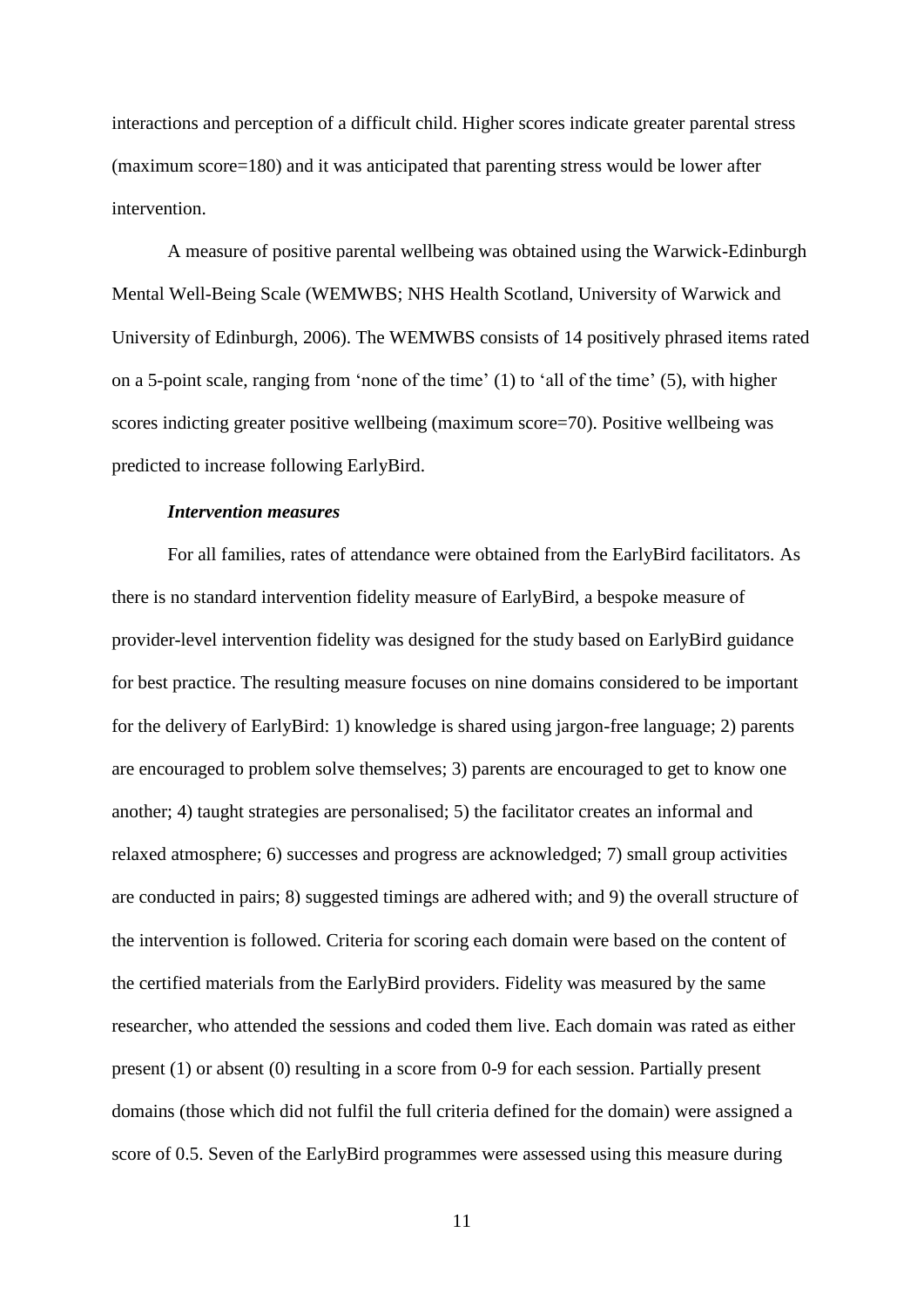one of their sessions (i.e., three during session six, two during session seven, and two during session eight). The fidelity measure was not used to rate three of the programmes as they ended before the measure was developed.

### *Post-Intervention Interviews*

Semi-structured interviews were conducted to explore parents' and facilitators' views of the intervention and perceived impacts. Parents were asked about their overall impression of the intervention, aspects they liked and suggestions for improvement, their views on the practical aspects and process of the intervention (e.g., the number of sessions, views on home visits), and about any differences the intervention had made. Facilitators were asked about recruitment, their views on the intervention and impacts of the course, and about the materials and practicalities of delivering EarlyBird.

The informants were: 1) parents who attended EarlyBird (*n*=6), representing views from four of the five different services delivering the intervention; 2) parents who were involved in the feasibility study (*n*=3); and 3) facilitators who delivered EarlyBird from all five participating services (*n*=10, two participated in a joint interview). Interviews were conducted once the intervention had finished, either at the participant's home, the researcher's workplace, where the EarlyBird programme was delivered, or over the phone. All interviews were conducted by the same researcher and audio-recorded.

The interviews were then transcribed and analysed independently by another member of the research team using an inductive thematic analysis approach based on grounded theory methods (Palinkas, 2014). After multiple readings of the transcripts, a coding scheme was developed based on identified themes and applied to the raw data. The Framework Method (Gale, Heath, Cameron, Rashid, & Redwood, 2013) was used to help reduce, code and display data for interpretation and a matrix displaying the summarised data was developed to facilitate analysis across and within participants. Identified key themes were then grouped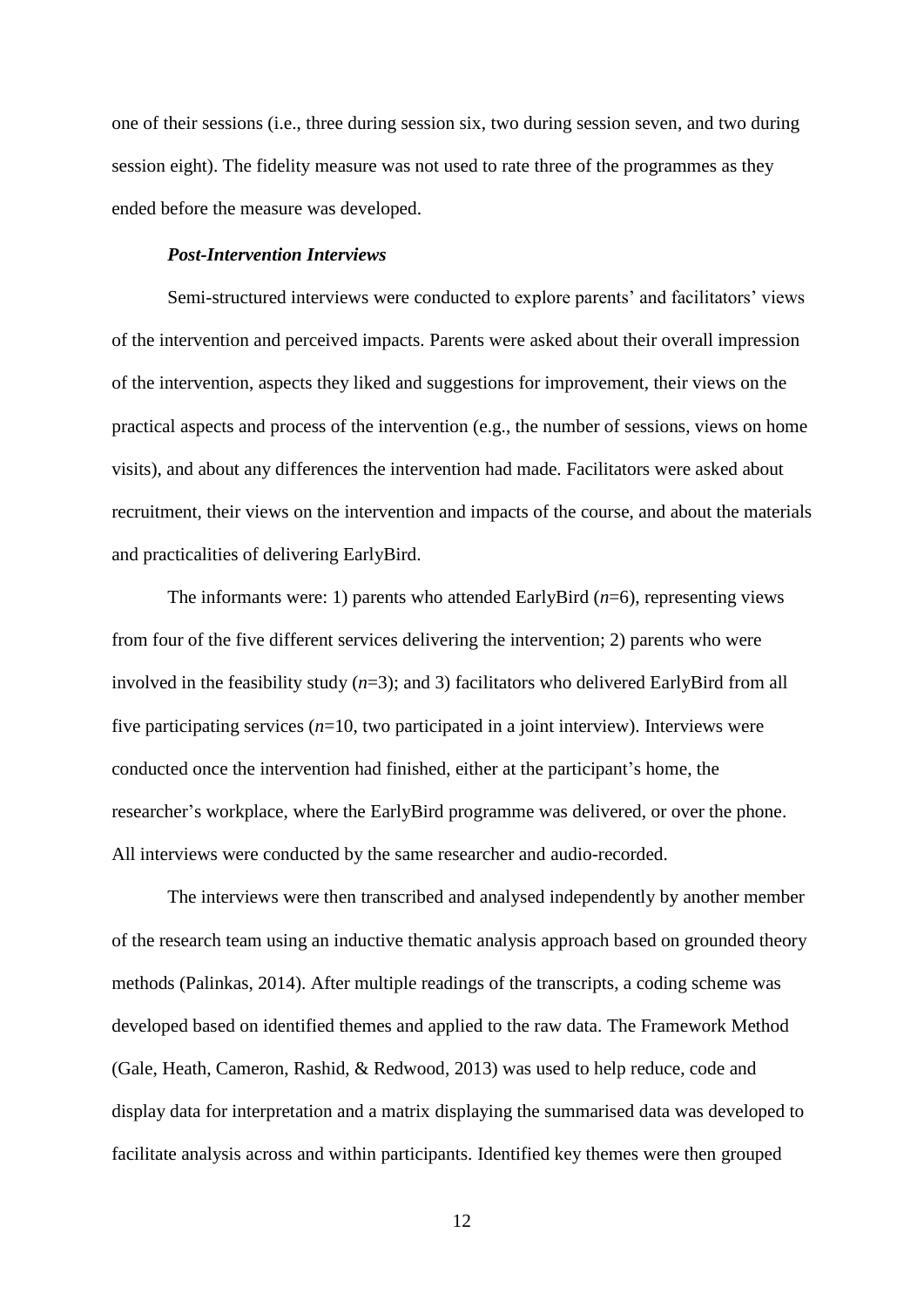together into conceptually related overarching themes. The parent and facilitator interviews were analysed using two separate thematic analyses. There was considerable overlap in themes that were identified from the interviews with parents and facilitators so in order to obtain a more comprehensive understanding and triangulate the findings, the themes across different participant groups are presented together (Patton, 1999). The interpretation of themes was checked by the researcher who conducted the interviews to ensure that the analysis adequately captured the interviews.

#### **Results**

#### **Acceptability of the Research Procedures**

Table 1 below describes the recruitment rates for each of the seven EarlyBird intervention groups involved in the study. We assessed recruitment in two phases as information sessions were run by the EarlyBird teams independently of the research team. At the service level, from the 79 families who attended information sessions about EarlyBird, 44 families (56%) attended the intervention. At the research level, 27 families of these 44 families who attended an EarlyBird intervention were approached by the research team and invited to take part in the current feasibility study and 17 (63%) agreed to participate. In addition, 12 other families from another service who had already started their group sessions by the time this project commenced were invited to take part in the post-intervention interviews.

#### INSERT TABLE 1 AROUND HERE

Although during initial preparation meetings for the study facilitators were keen to support recruitment, a key obstacle to successful recruitment was the need to rely on the EarlyBird facilitators for initial contact with the families. Due to data protection laws, researchers were not allowed to access personal data without families' prior consent and unless the research team was invited to the pre-course information meeting, they could not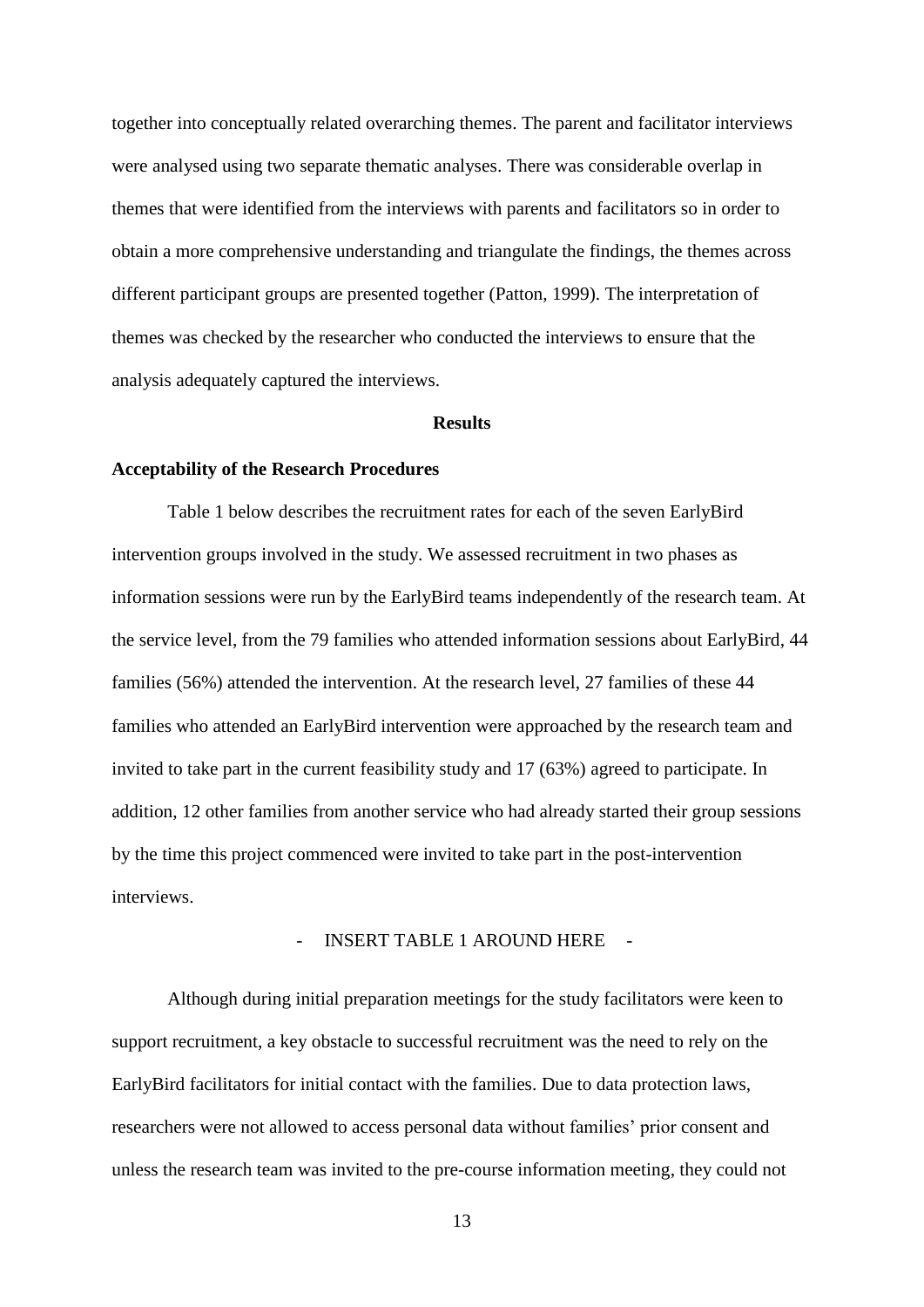contact families directly. Being able to attend the pre-course information meeting alongside the facilitators provided the opportunity for families to ask questions directly to the researchers and potentially promoted the engagement process.

Of the 44 families who attended an EarlyBird intervention, many did not wish the facilitators to pass on contact details to the researchers. Wherever possible, families were asked about their reasons for not taking part in the study. The most common reason was insufficient time due to caring for other children. Other reported reasons for not taking part included: partner in denial about autism diagnosis; questionnaires being too intrusive; concerns about the child's challenging behaviour; previous negative experience with professionals; unexpected life events; and inconvenient location for assessments.

The other major barrier to successful recruitment was that the EarlyBird programmes ran simultaneously across the different services starting in January, April and September/October. This reduced the opportunity for recruitment of new participants throughout the year and specific periods for recruitment coincided with times when families and research resources were less available (i.e., Christmas, Easter, summer school holidays). A further issue affecting recruitment was that some EarlyBird programmes exceeded the recommended group size, resulting in insufficient material resources or too few research staff to ensure completion of the assessments prior to the start of the intervention.

During interview, facilitators indicated that they felt recruitment into programmes like EarlyBird should be promoted through a range of sources (e.g., clinicians, schools) and that multiple approaches were often necessary to engage a family in the intervention. Approaching families to take part in EarlyBird immediately after diagnosis was deemed to be less likely to succeed.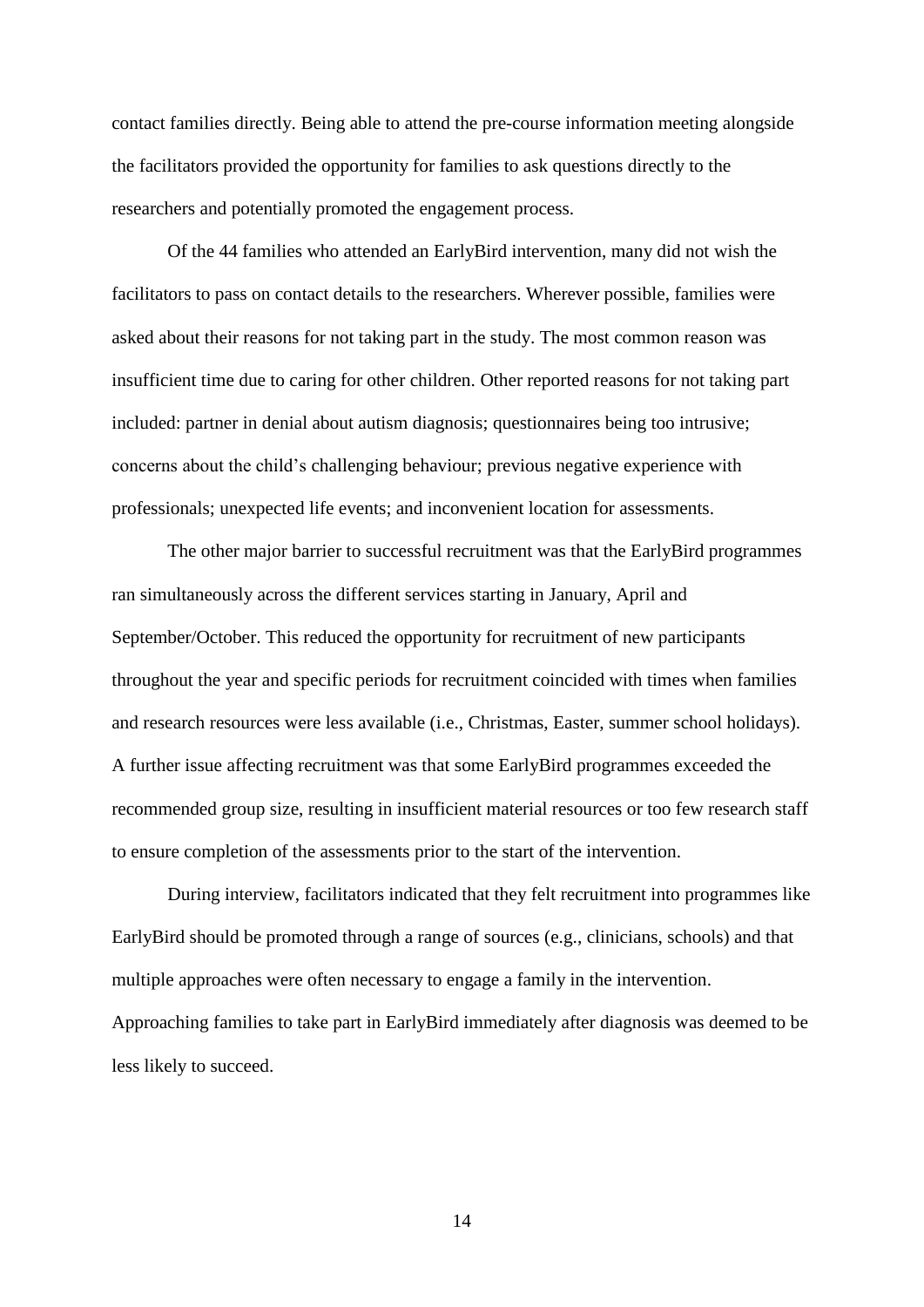#### *Reasons why parents took part in the study*

Three parents were interviewed at post-intervention about their experiences of taking part in the feasibility study. All mentioned that receiving a report about their child's functioning was a key reason for participating. Another key reason for participation was to help evaluate EarlyBird and identify areas for improvement so other parents could benefit in the future.

### *Completeness and suitability of measures*

Table 3 summarises the characteristics of the sample at baseline. The high completion rates (15-16/17) of these assessments indicates that they were appropriate and feasible to administer. Ten children (56% of the sample) had been diagnosed within the previous 12 months so local diagnostic teams were asked to provide ADOS scores. In one service, ADOS assessments were not conducted as part of diagnosis, so these were completed at postintervention for three of the four families. For the remaining child, ADOS scores were not received from the diagnostic team prior to termination of the study and the research team missed the opportunity to administer the assessment at post-intervention. For children who completed the ADOS, scores around or above the cut-off indicated the appropriateness of the assessment for this group. High scores on the SCQ and SRS–2 measures of parent-reported autism characteristics also suggest that the families invited to take part in EarlyBird were suitable recipients.

#### INSERT TABLE 3 AROUND HERE

Table 4 displays completion rates for each parent and child outcome measure and the pre- and post-intervention scores and effect sizes (Cohen's *d*) for families who completed measures at both time points. Retention of families for post-intervention assessments was high with the majority (15/17 families, 88.2%) completing some of the measures at post-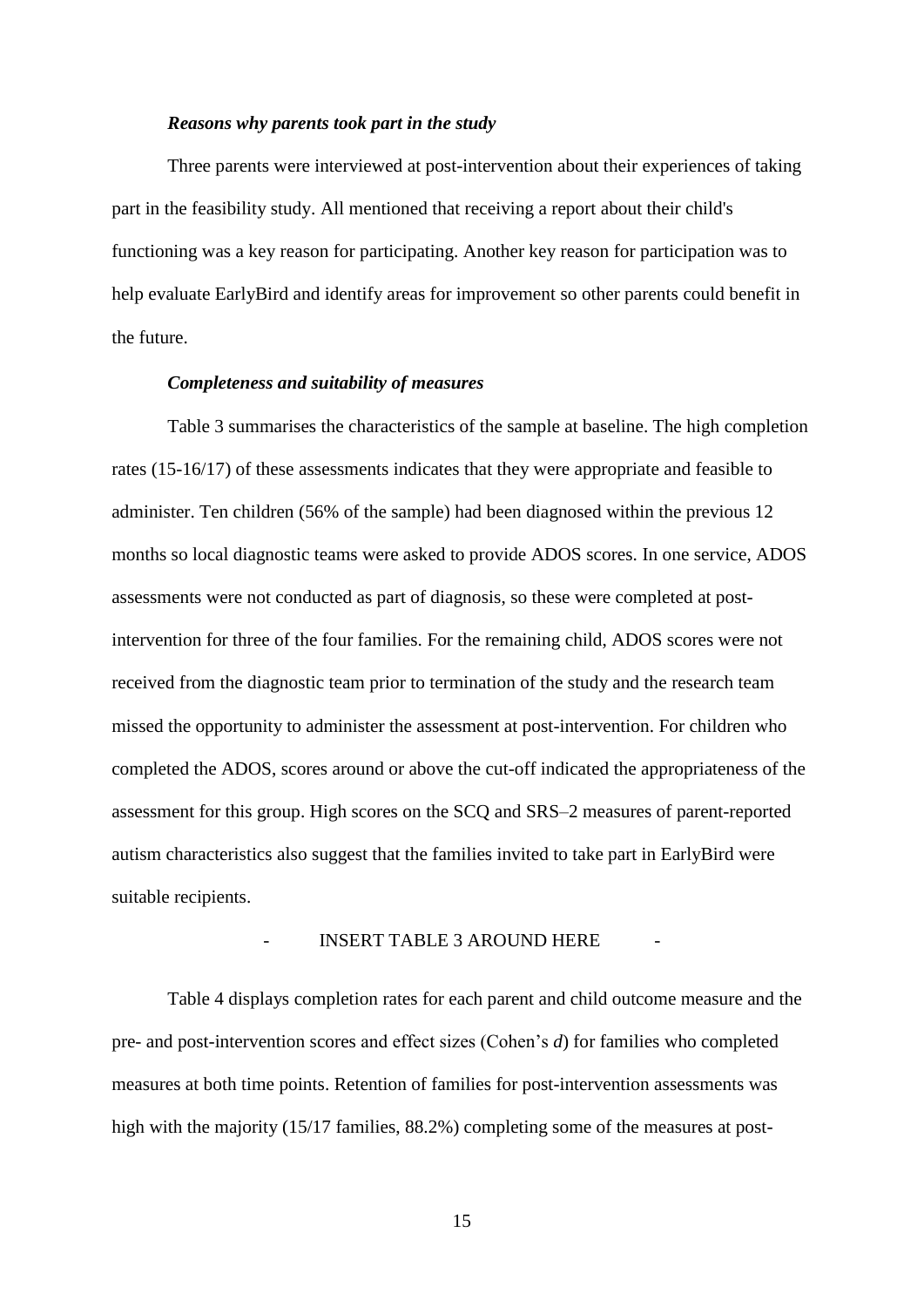intervention. The two families who did not complete post-intervention assessments had dropped out of the EarlyBird intervention and were unable to be contacted.

Completion rates of the questionnaires were slightly lower than the direct assessments (the lowest completion rate was 12/17 for the APQ, 70.6%). One parent failed to return the questionnaires at post-intervention due to a lack of time. Of the three parents who were involved in the feasibility study and completed post-intervention interviews, two reported that they felt the number of questionnaires they were asked to complete was burdensome. One other family withdrew from the study before starting the assessments as the questionnaires were considered too intrusive.

# INSERT TABLE 4 AROUND HERE

The Vineland interviews had high levels of completion. Group mean adaptive behaviour scores were higher at post-intervention but in some cases substantial changes coincided with starting school. SDQ scores indicated that most children displayed behaviours that may challenge, such as high levels of emotional and conduct problems as well as hyperactivity. Except for emotional problems, SDQ scores for the group were lower at postintervention suggesting that the measure may be sensitive to change.

With regard to parent measures, one parent refused to complete the APQ stating that the rating scale was difficult to understand and they disliked the wording of the questions. Scores for the PSOC Efficacy subscale, the PSI and the WEMWBS were in the expected range and appeared to be sensitive to change; for example, group mean parenting efficacy and satisfaction scores were higher after attending EarlyBird.

# **Parental Acceptability of the EarlyBird Intervention**

# *Attendance*

Parents attended an average of 6.6 out of the 8 sessions (*Median*=7, range=2-8; *n*=16) indicating that the intervention and number of sessions was acceptable to families.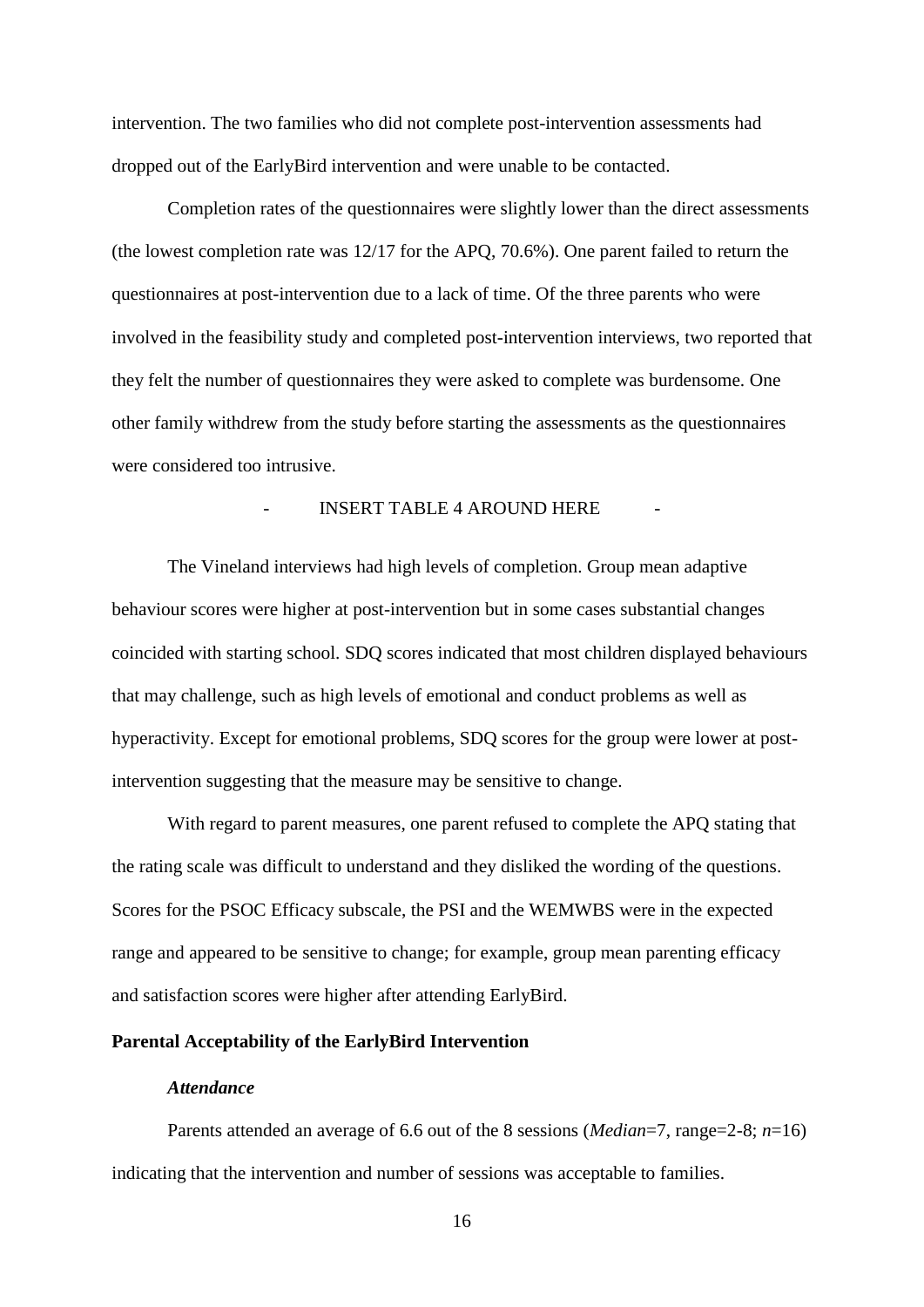### *Intervention fidelity*

On average, intervention fidelity was moderate-to-high across the seven EarlyBird programmes that were evaluated using the measure (*Median*=7 out of 9 domains, range 4-8). However, intervention fidelity varied across the different courses, with one course obtaining a total fidelity rating of four out of the nine domains suggesting that some sessions were not being delivered according to the manual (e.g., some topics were shortened, skipped or swapped for topics the facilitators considered more relevant for families, such as specific tips for toileting or feeding).

# *Views on the intervention*

Ten key themes emerged from the interviews conducted at post-intervention with parents and facilitators which were then grouped into two overarching themes. They covered: 1) positive aspects of the intervention, and 2) challenges to the delivery of EarlyBird. Descriptions and quotes to illustrate the themes are presented in Table 5. Pseudonyms are used to ensure individuals' identities remain confidential.

Parents and facilitators talked about a number of *positive aspects of the intervention*. The content of the EarlyBird programme was viewed as informative and improvements in parental knowledge and skills were reported by parents and facilitators, with parents now feeling they had more confidence to advocate for their child. Improvements in parental stress and wellbeing were also described. The mode of intervention delivery (mix of group sessions and home visits) was also viewed as favourable, by creating a supportive environment for parents to share experiences in addition to opportunities to practice intervention content in naturalistic environments with support from experienced facilitators. Changes in children's communication skills and behaviour were also mentioned and improvements were generally attributed to EarlyBird along with other therapies the parent and child had received.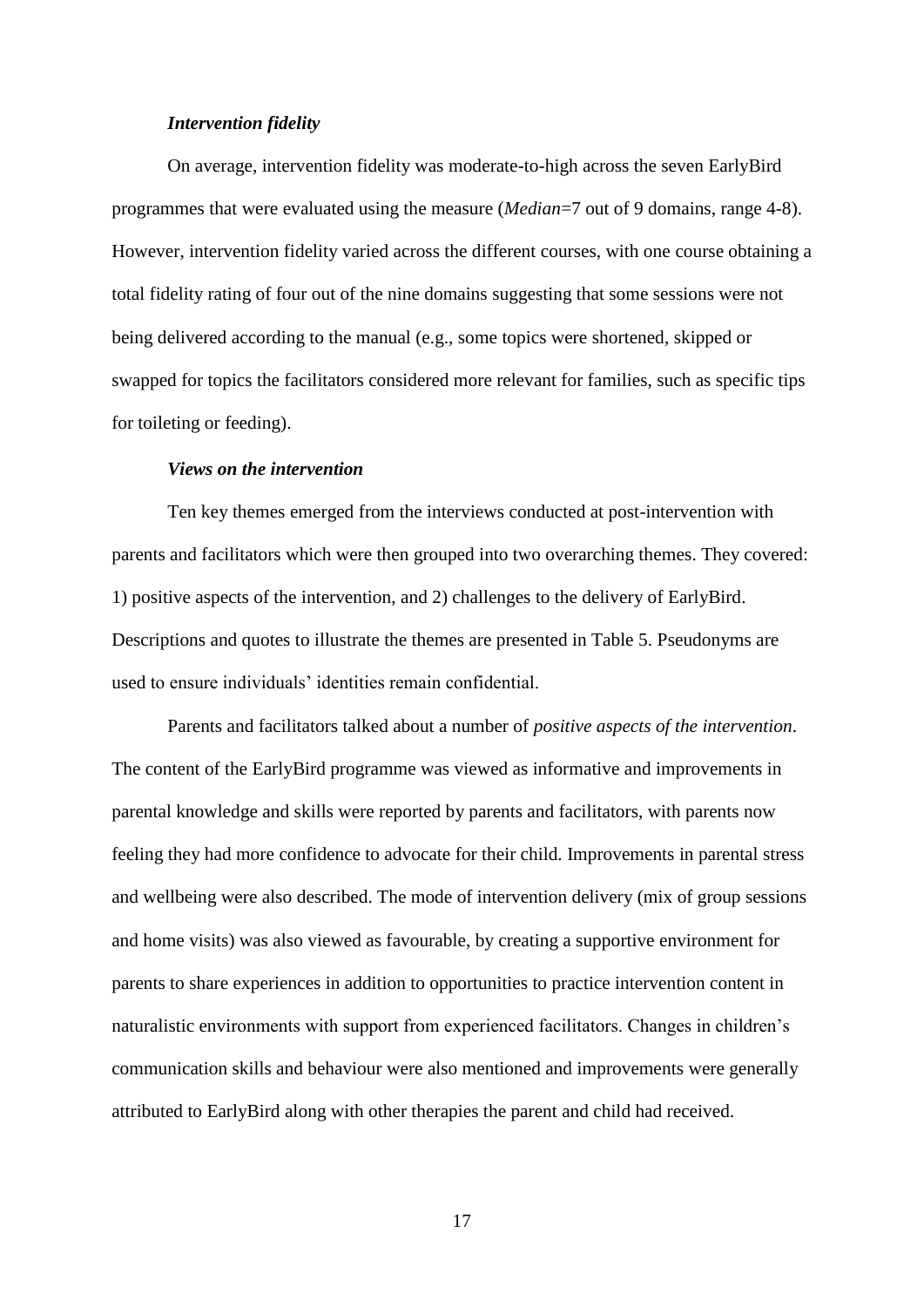Both parents and facilitators also talked about various *challenges to the delivery of EarlyBird*. These were coded into five themes (see Table 5). Some of the content appeared less relevant for some families and additional content was suggested by some parents. Indeed, it appeared that facilitators occasionally deviated from the manual to make content more relevant for the specific needs of the participating families or to ensure that parents remained engaged throughout the intervention and enhance their experience. The size of the group was an important factor for both parents and facilitators who wanted to ensure there was sufficient time for discussion, and that the delivery of such interventions was manageable and costeffective. Groups that were too large were considered to have a negative impact on the effects of the intervention by limiting opportunities for parents to share their experiences.

INSERT TABLE 5 AROUND HERE

### **Discussion**

The aim of this study was to establish the feasibility of evaluating EarlyBird when delivered in routine clinical practice. To our knowledge, this is the first independent feasibility study of EarlyBird examining perceptions of parents and facilitators, as well as testing research procedures. Given the high completion rates of study measures, it appeared that the selected measures were generally suitable for families and could be used in a larger pragmatic RCT. Themes that were identified in the interviews with parents and facilitators about the positive aspects of the intervention also suggested that the outcome measures used covered relevant areas of parent and child functioning. Changes reported by parents, such as changes in their interactions with their children, feeling less stressed and more in control are in line with previous uncontrolled research suggesting that parental wellbeing improves following involvement in EarlyBird (Dawson-Squibb et al., 2018; Engwall & MacPherson 2003; Halpin et al., 2011; Shields & Simpson, 2004; Stevens & Shields, 2013). In future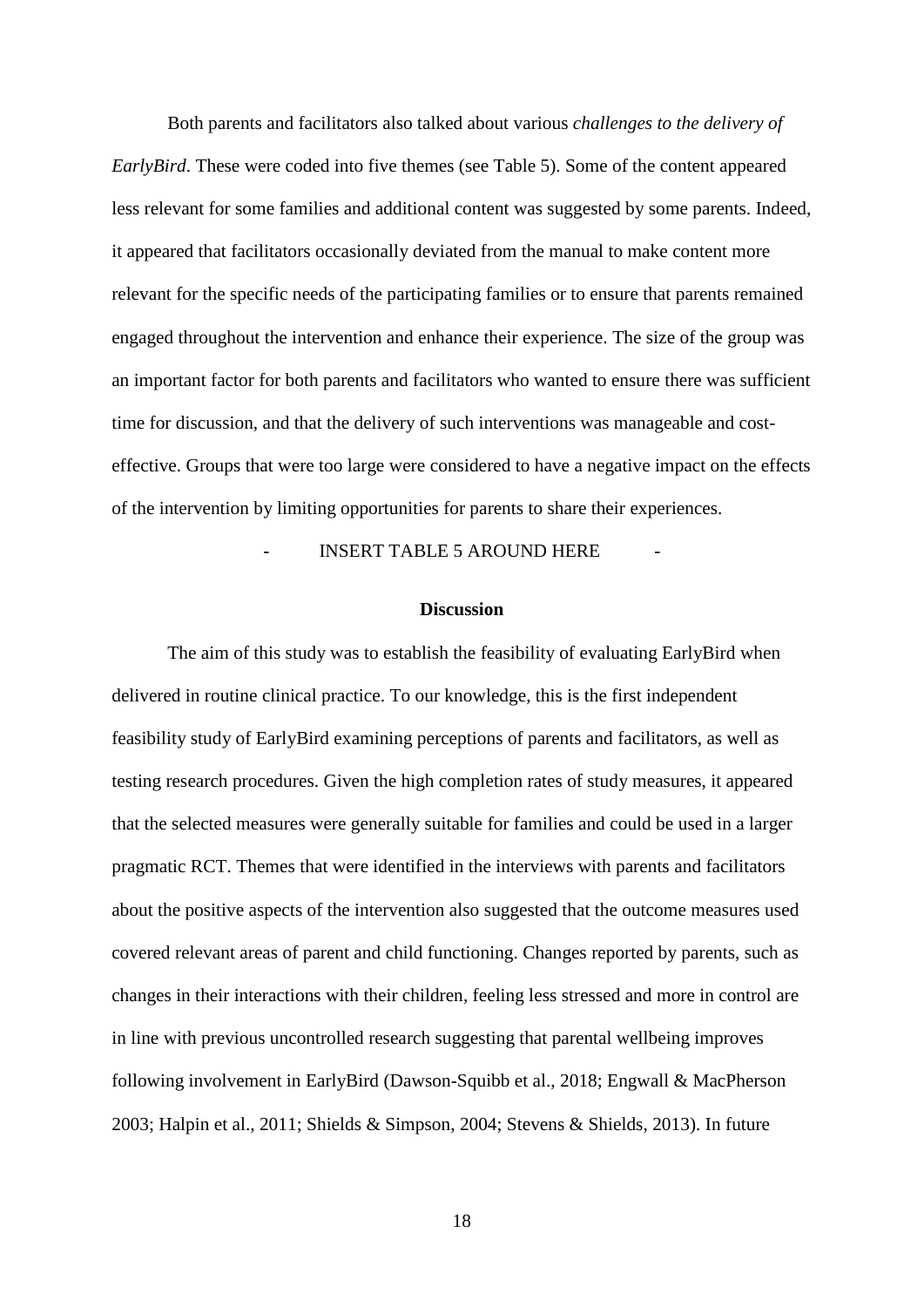studies, changes in parent-child interaction and in children's behaviour could be more directly assessed using observational methods.

The findings also indicated that EarlyBird appears to be an acceptable intervention for families when delivered as part of routine care by local clinical services. Attendance was high, and parents and facilitators reported positive views of the programme, the materials, and the format of the intervention. Although high levels of satisfaction with EarlyBird were reported, the thematic analysis of the interviews identified that some of the information taught was not relevant to some families given the heterogenous presentation of autism. Facilitators noted that when this occurred, they tended to adapt the programme to better fit the needs of the individual families, affecting their fidelity.

Other aspects of intervention fidelity also need to be considered. One issue identified was the large size of some groups. Although EarlyBird guidelines note that group sessions should be conducted with a maximum of six families, the high volume of families seeking support resulted in some groups containing as many as 12 families. This affected parents' ability to engage with the intervention material, thereby potentially reducing the effectiveness of the programme. On the other hand, having a maximum group size of six families may be too restrictive with facilitators identifying between 6-10 families as the ideal size for generating discussion and accounting for drop out.

One key aim of EarlyBird is to enhance children's social communication and reduce challenging behaviours by improving parental knowledge and skills. There is now growing interest in the development and evaluation of parent-focused interventions for reducing behaviours that challenge displayed by autistic children (e.g., Bearss et al., 2015). Indeed, these behaviours are often cited by parents as their primary concern for their autistic child. Findings from parental interviews indicated their need for further information on managing behaviour, developing resilience and looking after themselves. This was also reported by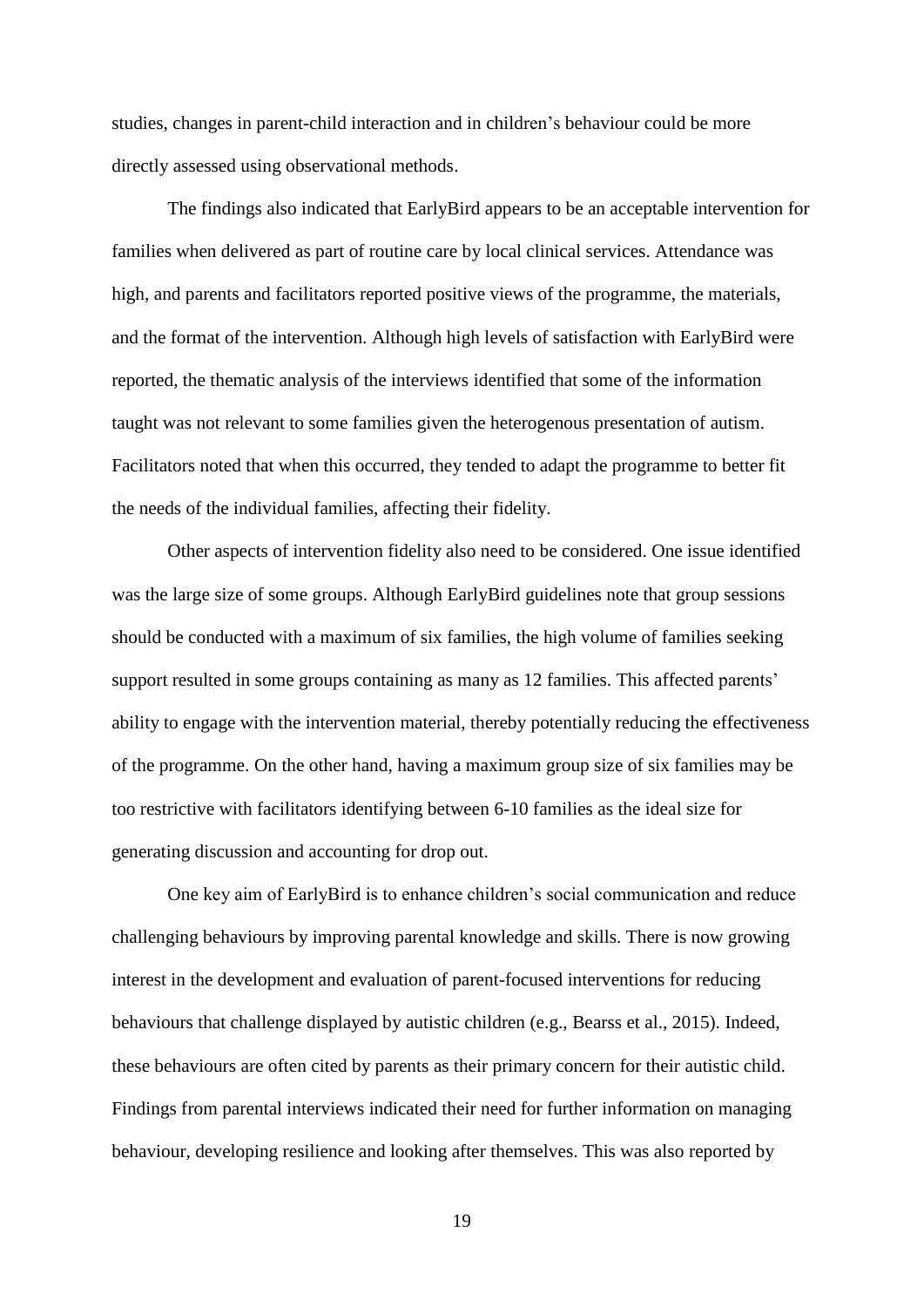facilitators who noted that parents wanted more time to discuss behaviour management and felt somewhat constrained by the set structure of the programme. Measurement of these outcomes is therefore important and appeared feasible in this study. Future evaluations of EarlyBird should consider both the focus of primary outcome measures and ideally include measures of child behaviour that are not parent-reported as these are not blind to treatment status. The timing of such measurements may need to be delayed until several months after the completion of the intervention, given that the expected effects on child outcomes are mediated by parents (Landa, 2018). In addition, it is important to obtain information on other interventions and supports received by parents and children to understand whether any changes seen after the intervention may relate to participation in the delivered programme or to other interventions received.

Several methodological challenges will need to be addressed before moving on to conducting a larger, pragmatic RCT of EarlyBird. Most notable is recruitment. Within the context of the current feasibility study we were only able to assess opt-in rates in two stages. The first stage relied on information provided by the local EarlyBird teams and only 56% of families who attended information sessions about the EarlyBird programme started the intervention. In the second stage, the research team approached 27 families and 17 (63%) opted into the research study. Although we cannot accurately calculate a cumulative opt-in rate for all potentially eligible families, low opt-in would considerably limit the generalisability of findings from a larger efficacy study. The approach of contacting families via local practitioners proved challenging and recruitment into the study was relatively modest. Processes for inviting families may differ across services, likely influencing the resulting sample that would be obtained. Results from the study suggest that face-to-face invitations to take part in the study is important and should be factored into future evaluations of interventions delivered as part of routine clinical practice. However, face-to-face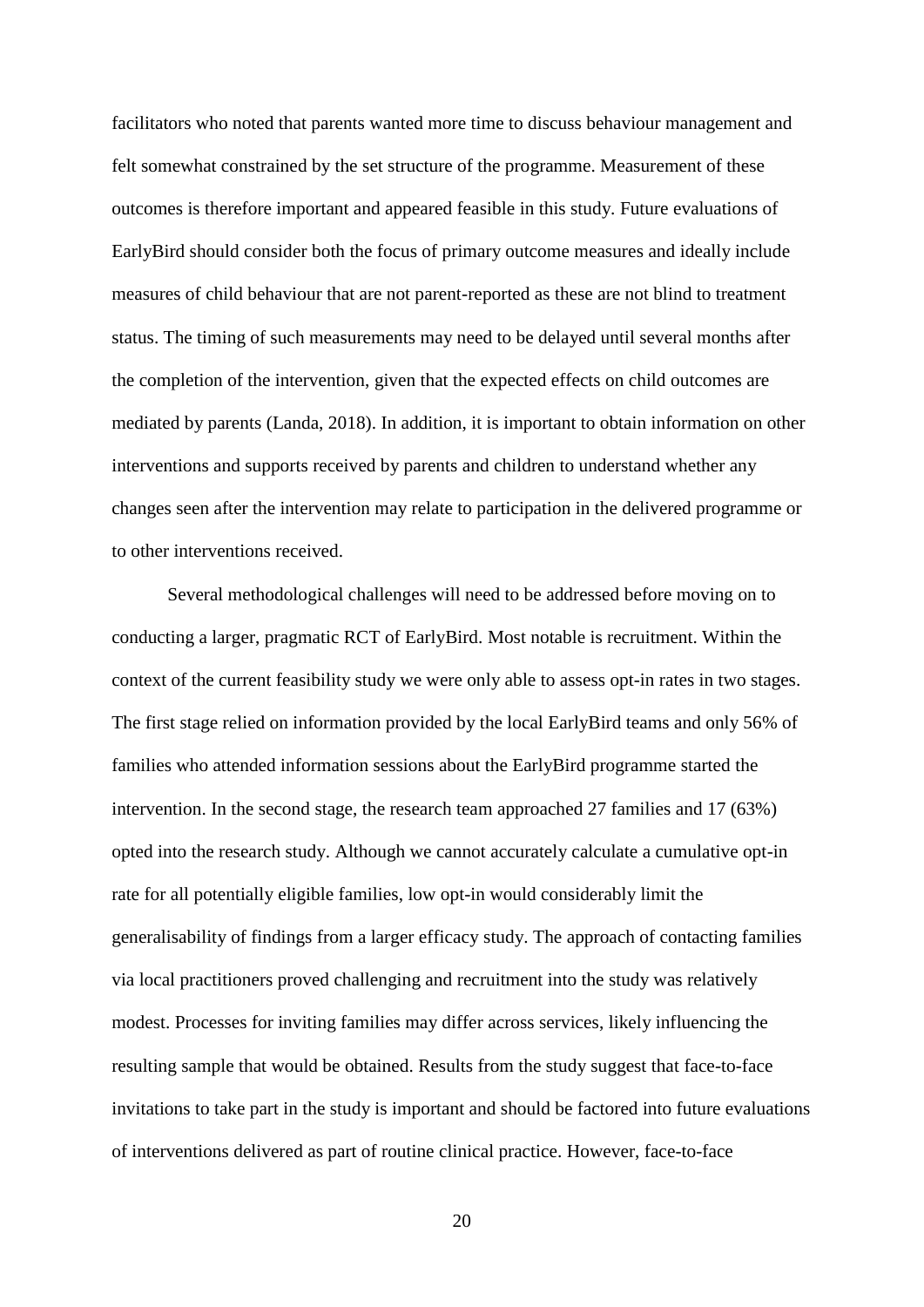invitations can only take place with the collaboration of clinicians - meaningful and transferable research can only be done with the cooperation of stakeholders themselves (Pellicano, Dinsmore, & Charman, 2014a). Therefore, it is vital for future RCTs to involve a variety of stakeholders, including members of the autism community, and healthcare and education professionals to assist with the design process as much as the recruitment of families (Glasgow, Magid, Beck, Ritzwoller, & Estabrooks, 2005; Pellicano, Dinsmore, & Charman 2014b). This could help facilitators to feel more invested in the research, ensure recruitment procedures are appropriate and consequently motivate them to engage as many families as possible in the research. Additional important factors that may negatively impact on recruitment were not addressed by the current study but include time since diagnosis (where parents are still adjusting; Dale, Jahoda, & Knott, 2006) and the challenges busy parents face in attending a weekly group amongst other family commitments. Strategies to enhance recruitment need to be built into any future trial.

Another key limitation of this feasibility study was that randomisation procedures were not tested. It remains unknown whether randomisation to intervention or nonintervention conditions would be acceptable to families and facilitators, and if so, how this would be implemented to evaluate an intervention widely used in routine practice. These procedures could be tested in a pilot RCT, and a waitlist control design could be used to randomly allocate families on waiting lists to a delayed or immediate start; alternatively an equivalence trial design could test the effects of EarlyBird compared to another programme. In addition, as this feasibility study involved clinical services that were experienced in delivering the intervention, it also is unknown how the acceptability and fidelity of the intervention may be influenced if delivered in settings with less expertise or experience. Furthermore, sample size in this feasibility study was small and participants may not be representative of the wider population. Only three of the families (17.6 %) identified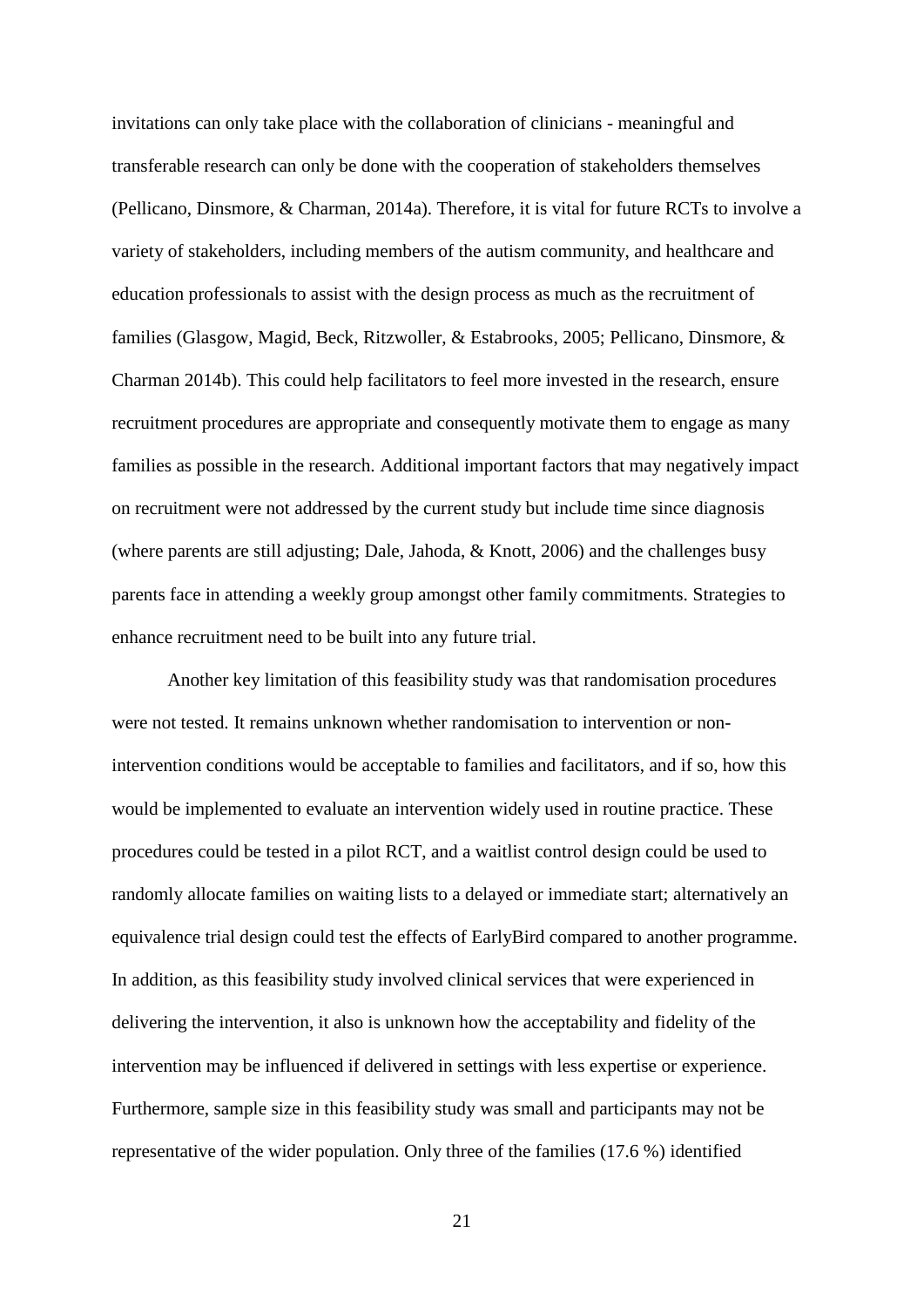themselves to be of White ethnic background in contrast to 44.9% of the population identifying as White British in the London area (Office of National Statistics, 2011). Therefore, the acceptability of the intervention and procedures may differ using samples recruited from different clinics and future studies should include a more representative sample. Finally, the uncontrolled, within-participant design of the current study does not allow us to test for efficacy and pre- and post-intervention assessments were conducted by the same researcher meaning potential bias cannot be ruled out. We present in Table 4 pre- and post-intervention data for child and parent measures for descriptive purposes only. This is in line with recommendations for conducting feasibility studies to answer the question 'Can this study be done?' (Craig et al., 2008; NIHR, 2016).

Nevertheless, the study also has a number of strengths. Firstly, it reports findings from an independent feasibility trial of EarlyBird in routine healthcare settings. The results can inform a future pragmatic trial, conducted in a similar setting, to help ensure the findings accurately reflect outcomes when EarlyBird is delivered in real-world settings (Glasgow et al., 2005). Second, as well as exploring parental outcomes, the study included measures of child outcomes which have often been overlooked in previous EarlyBird evaluations. Finally, the findings of this feasibility study can be used as a basis for a larger scale RCT that will add to the growing literature exploring the effects of parent-mediated interventions for child behaviour in autism (French & Kennedy, 2018; Postorino et al., 2017; Tarver et al., 2019).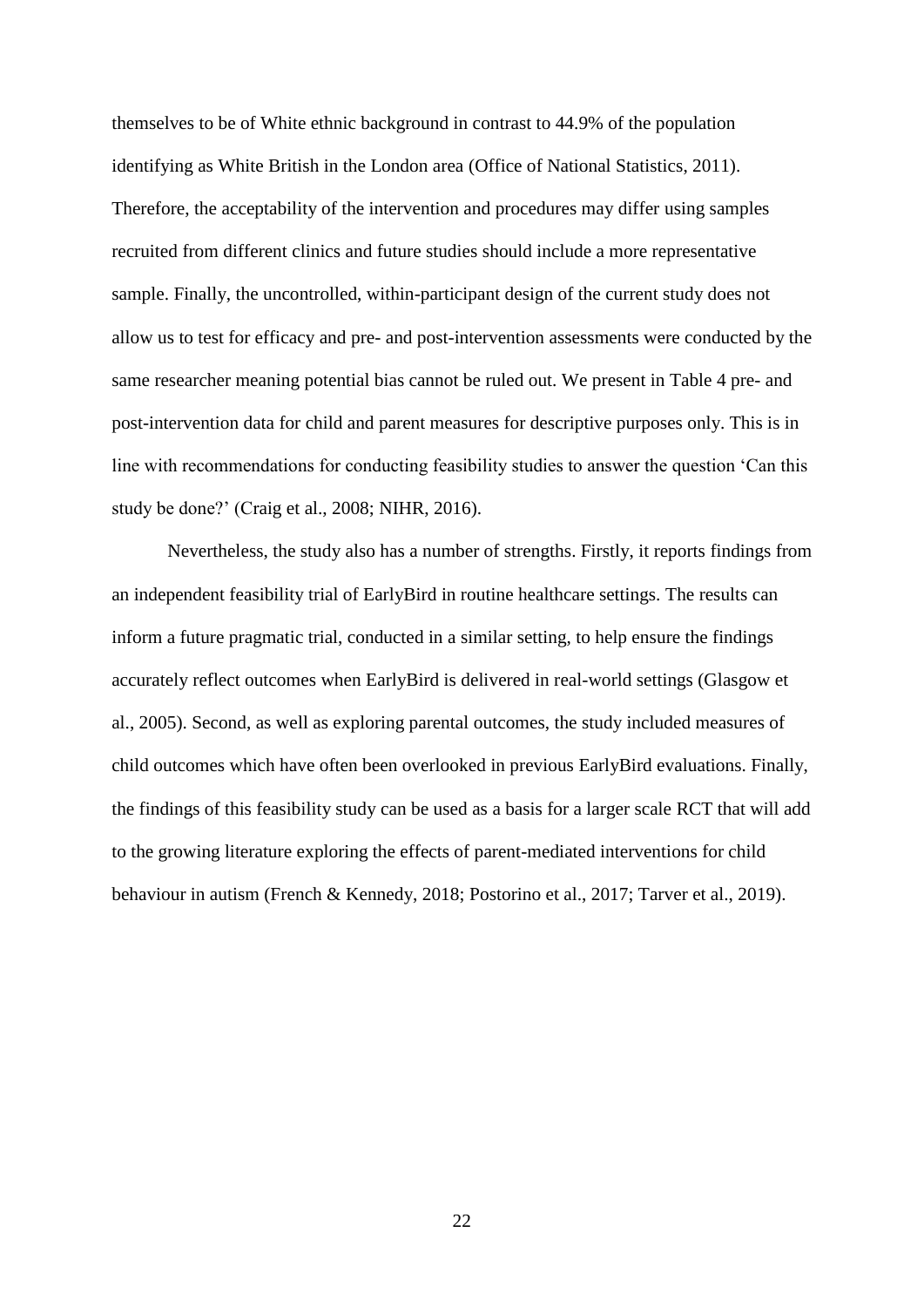# **Acknowledgements**

We would like to thank the families who took part in the study, the facilitators who delivered the EarlyBird interventions, the professionals involved in referring families to the study and Jo Stevens for useful discussions when planning the study. The study was funded by The Waterloo Foundation.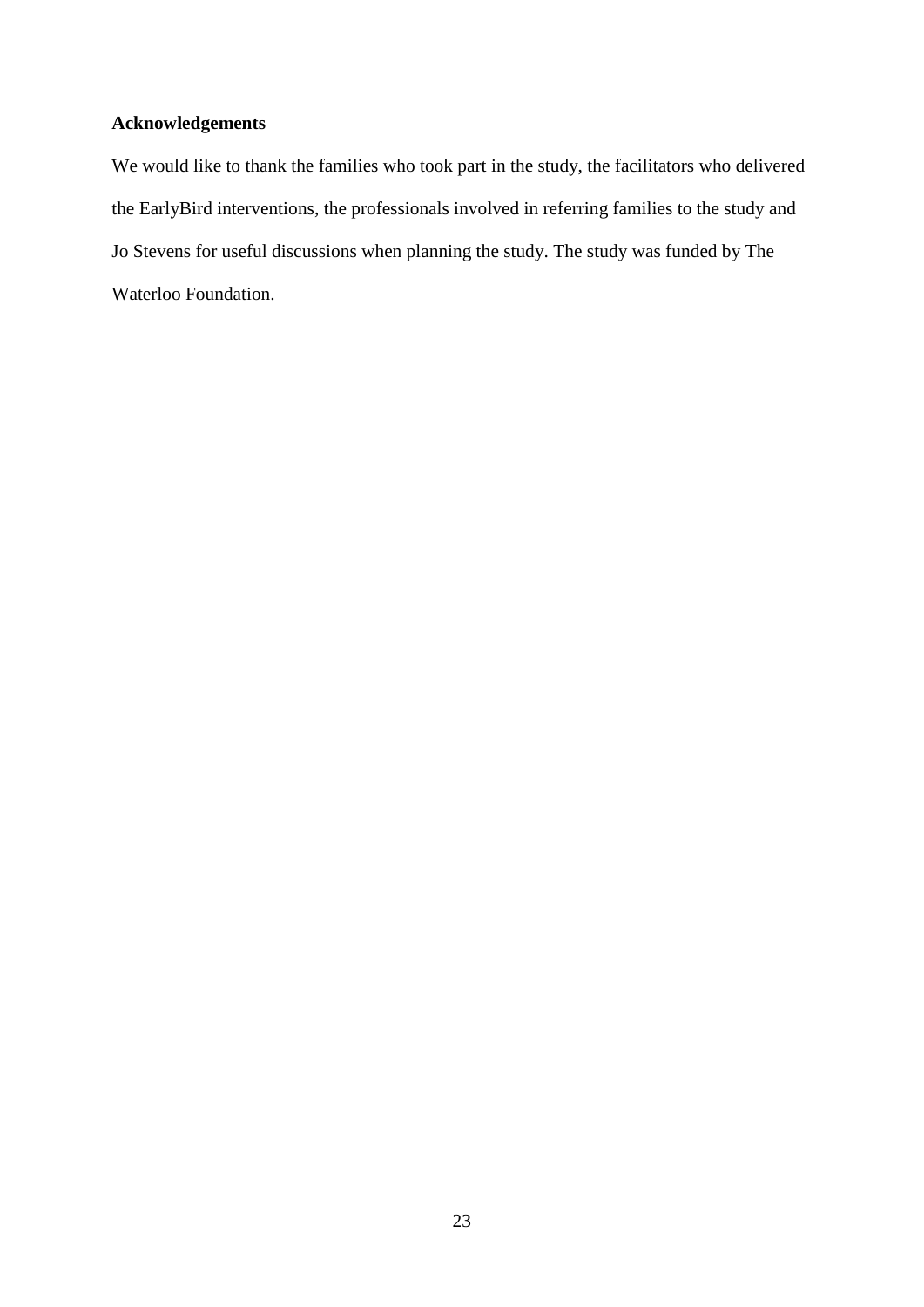### **References**

Abidin, R. R. (2012). *Parenting Stress Index* (4th ed.). Lutz, FL: PAR.

- American Psychiatric Association. (2013). *Diagnostic and Statistical Manual of Mental Disorders: DSM-5* (5th ed.). Arlington, VA: Author.
- Anderson, A., Birkin, C., Seymour, F., & Moore, D. (2006). *EarlyBird evaluation: Final report*. Wellington, New Zealand: Ministry of Education.
- Baio, J., Wiggins, L., Christensen, D. L., Maenner, M. J., Daniels, J., Warren, Z., . . . Dowling, N. F. (2018). Prevalence of autism spectrum disorder among children aged 8 years–Autism and Developmental Disabilities Monitoring Network, 11 Sites, United States, 2014. *Morbidity and Mortality Weekly Report Surveillance Summaries, 67*(6), 1-23. doi:10.15585/mmwr.ss6706a1
- Baird, G., Simonoff, E., Pickles, A., Chandler, S., Loucas, T., Meldrum, D., & Charman, T. (2006). Prevalence of disorders of the autism spectrum in a population cohort of children in South Thames: The Special Needs and Autism Project (SNAP). *Lancet, 368*(9531), 210-215. doi:10.1016/S0140-6736(06)69041-7
- Bearss, K., Johnson, C., Smith, T., Lecavalier, L., Swiezy, N., Aman, M., . . . Scahill, L. (2015). Effect of parent training vs parent education on behavioral problems in children with autism spectrum disorder: A randomized clinical trial. *JAMA, 313*(15), 1524-1533. doi:10.1001/jama.2015.3150
- Constantino, J. N., & Gruber, C. P. (2012). *Social Responsiveness Scale-Second Edition (SRS-2)*. Torrance, CA: Western Psychological Services.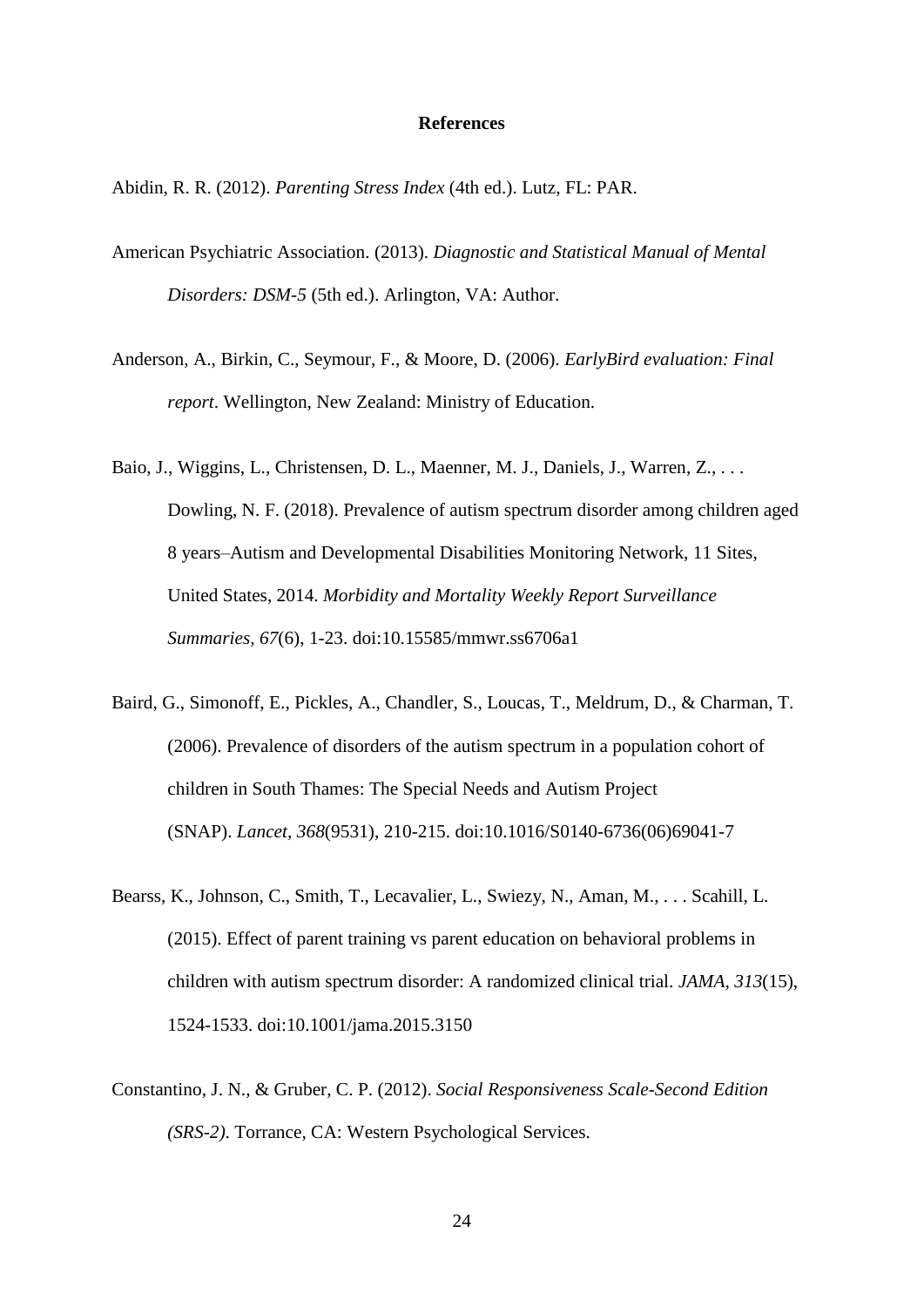- Craig, P., Dieppe, P., Macintyre, S., Michie, S., Nazareth, I., & Petticrew, M. (2008). Developing and evaluating complex interventions: The new Medical Research Council guidance. *BMJ, 337, a1655.* doi:10.1136/bmj.a1655
- Dale, E., Jahoda, A., & Knott, F. (2006). Mothers' attributions following their child's diagnosis of autistic spectrum disorder: Exploring links with maternal levels of stress,depression and expectations about their child's future. *Autism, 10*(5), 463-479. doi:10.1177/1362361306066600
- Dawson-Squibb, J., Davids, E. L., & de Vries, P. J. (2018). Scoping the evidence for EarlyBird and EarlyBird plus, two United Kingdom-developed parent education training programmes for autism spectrum disorder. *Autism*. Advance online publication. doi:10.1177/1362361318760295
- Engwall, P., & MacPherson, E. (2003). An evaluation of the NAS EarlyBird programme. *Good Autism Practice, 4*(1), 13-19.
- French, L., & Kennedy, E. M. M. (2018). Annual research review: Early intervention for infants and young children with, or at-risk of, autism spectrum disorder: A systematic review. *Journal of Child Psychology and Psychiatry, 59*(4), 444-456. doi:10.1111/jcpp.12828
- Gale, N. K., Heath, G., Cameron, E., Rashid, S., & Redwood, S. (2013). Using the framework method for the analysis of qualitative data in multi-disciplinary health research. *BMC Medical Research Methodology, 13*, 117. doi:10.1186/1471-2288-13- 117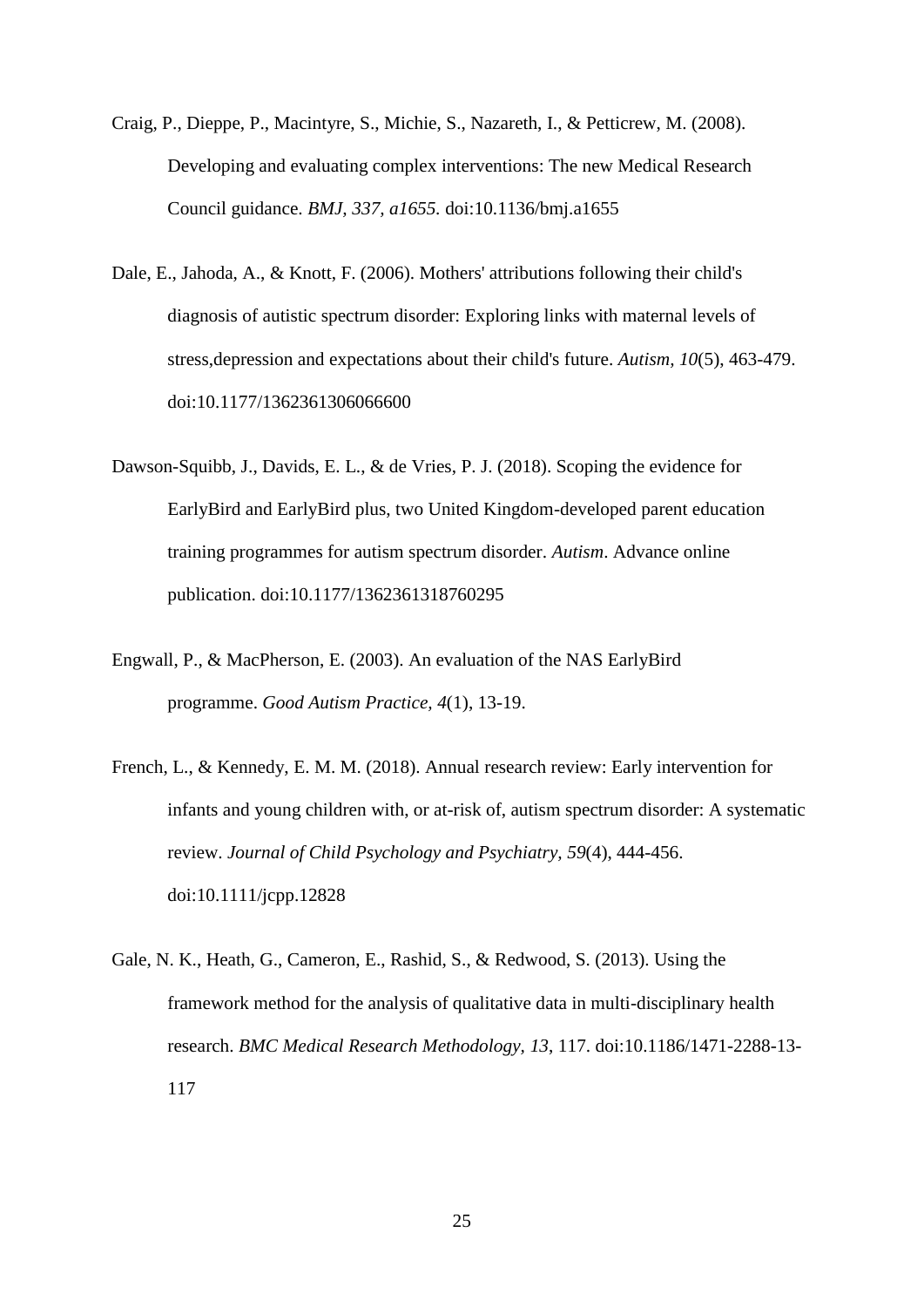- Glasgow, R. E., Magid, D. J., Beck, A., Ritzwoller, D., & Estabrooks, P. A. (2005). Practical clinical trials for translating research to practice: Design and measurement recommendations. *Medical Care, 43*(6), 551-557. doi:00005650-200506000-00005
- Goodman, R. (1997). The Strengths and Difficulties Questionnaire: A research note. *Journal of Child Psychology and Psychiatry, 38*(5), 581-586.
- Halpin, J., Pitt, S., & Dodd, E. (2011). EarlyBird in South Staffordshire: Reflections on an innovative model of interagency working to deliver an intervention for families of preschool children with autistic spectrum disorder. *British Journal of Special Education, 38*(1), 4-8.
- Johnston, C., & Mash, E. J. (1989). A measure of parenting satisfaction and efficacy. *Journal of Clinical Child Psychology, 18*(2), 167-175. doi:10.1207/s15374424jccp1802\_8
- Landa, R. J. (2018). Efficacy of early interventions for infants and young children with, and at risk for, autism spectrum disorders. *International Review of Psychiatry, 30*(1), 25- 39. doi:10.1080/09540261.2018.1432574
- Loomes, R., Hull, L., & Mandy, W. P. L. (2017). What is the male-to-female ratio in autism spectrum disorder? A systematic review and meta-analysis. *Journal of the American Academy of Child and Adolescent Psychiatry, 56*(6), 466-474. doi: 10.1016/j.jaac.2017.03.013
- Lord, C., Rutter, M., DiLavore, P. C., Risi, S., Gotham, K., & Bishop, S. (2012). *Autism Diagnostic Observation Schedule* (2nd ed.). Torrance, CA: Western Psychological Services.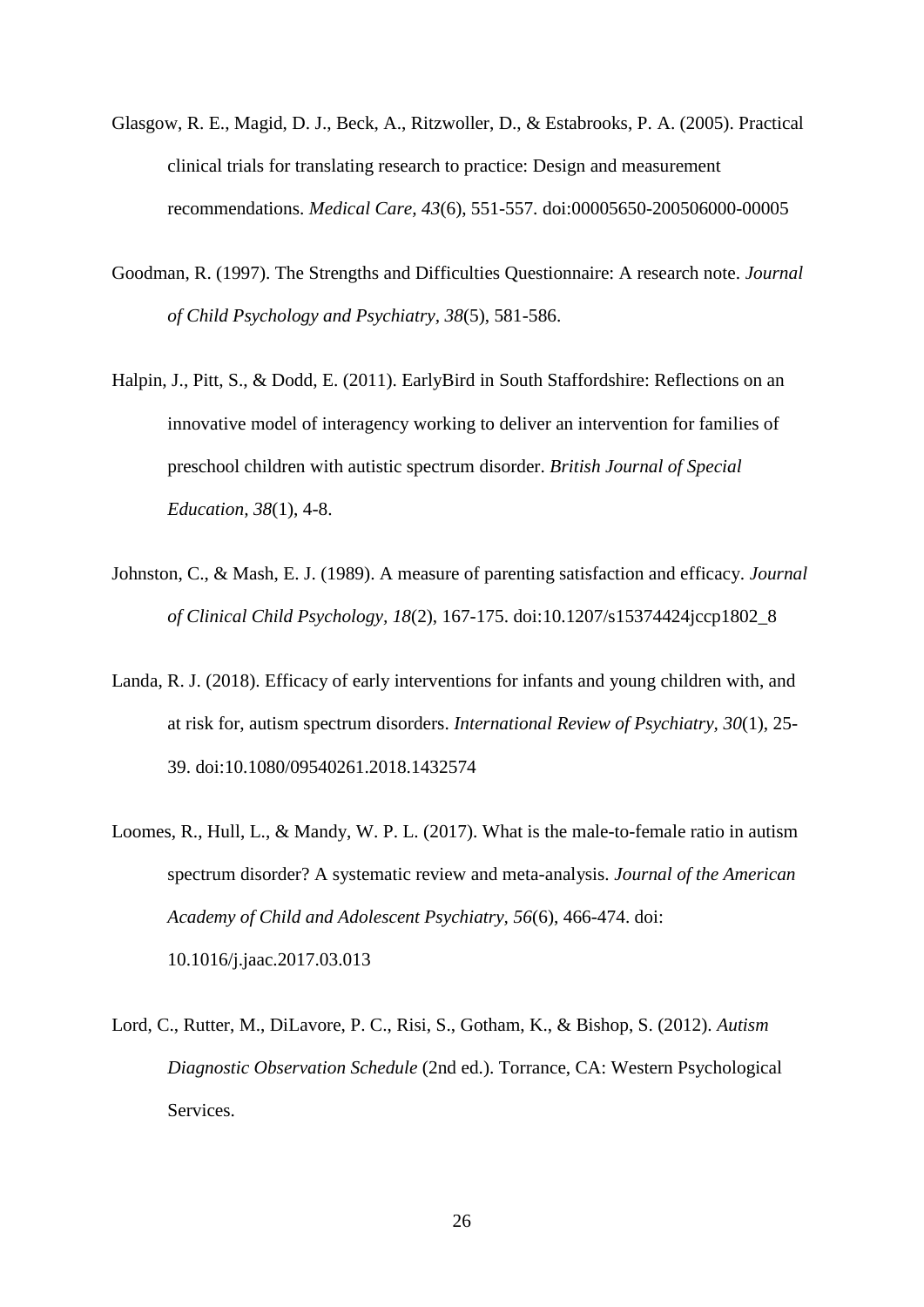- Lord, C., Risi, S., Lambrecht, L., Cook, E. H., Leventhal, B. L., DiLavore, P. C., ... & Rutter, M. (2000). The Autism Diagnostic Observation Schedule—Generic: A standard measure of social and communication deficits associated with the spectrum of autism. *Journal of autism and developmental disorders, 30*(3), 205-223. doi: 10.1023/A:1005592401947
- Ludlow, A., Skelly, C., & Rohleder, P. (2012). Challenges faced by parents of children diagnosed with autism spectrum disorder. *Journal of Health Psychology, 17*(5), 702- 711. doi:10.1177/1359105311422955
- Mullen, E. M. (1995). *Mullen Scales of Early Learning*. Circle Pines, MN: American Guidance Services.
- National Institute for Health Research. (2016). Glossary: Feasibility studies. Retrieved from <http://www.nets.nihr.ac.uk/glossary>
- NHS Health Scotland, University of Warwick and University of Edinburgh. (2006). W*arwick Edinburgh Mental Well-being Scale (WEMWBS).* Retrieved from [https://warwick.ac.uk/fac/med/research/platform/wemwbs/wemwbs\\_14\\_item.pdf](https://warwick.ac.uk/fac/med/research/platform/wemwbs/wemwbs_14_item.pdf)
- Office of National Statistics (2011). 2011 Census. Retrieved from <https://www.ons.gov.uk/census/2011census>
- Palinkas, L. A. (2014). Qualitative and mixed methods in mental health services and implementation research. *Journal of Clinical Child & Adolescent Psychology, 43*(6), 851-861. doi:10.1080/15374416.2014.910791
- Patton, M. Q. (1999). Enhancing the quality and credibility of qualitative analysis. *Health Services Research, 34*(5), 1189-1208.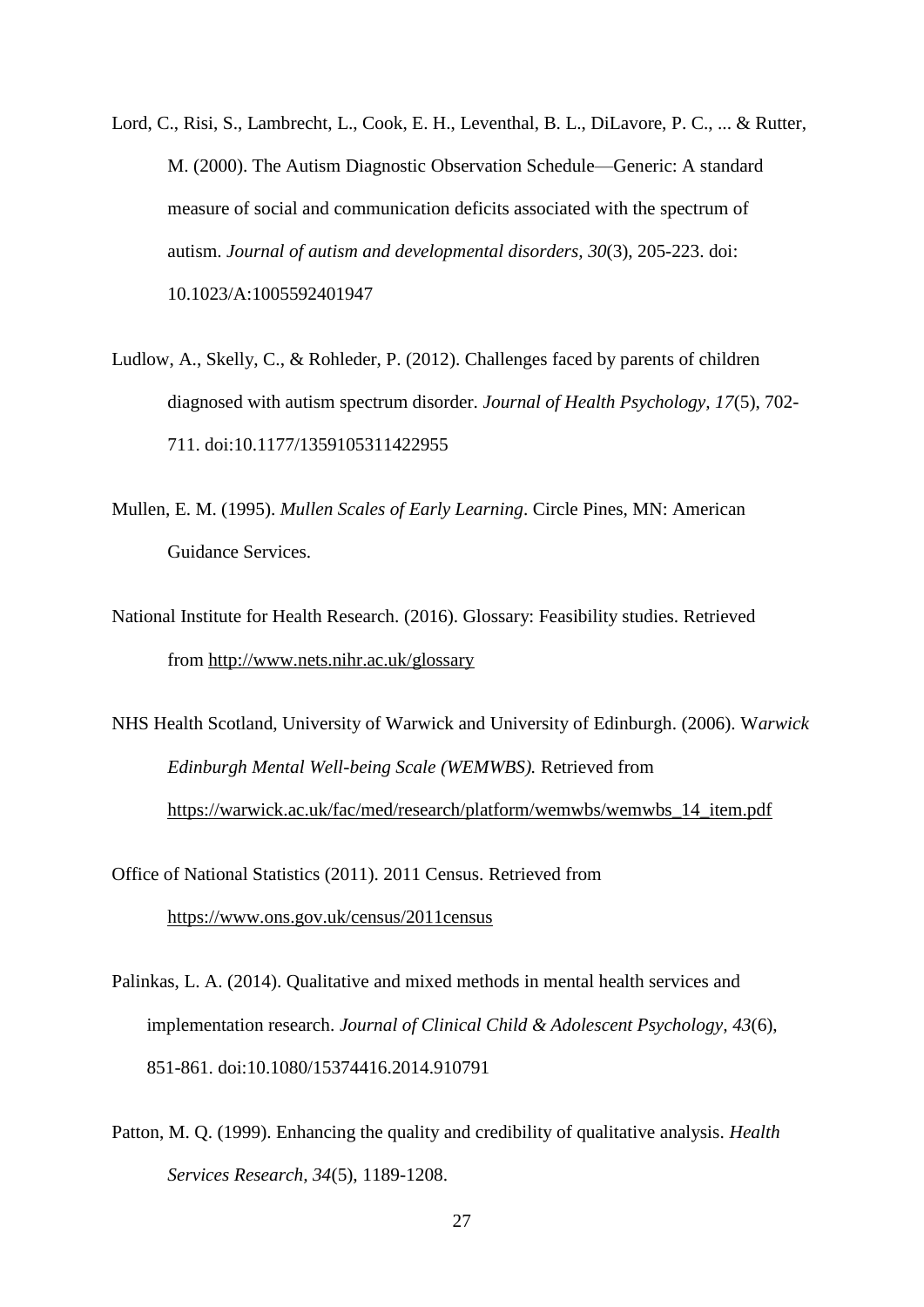- Pillay, M., Alderson-Day, B., Wright, B., Williams, C., & Urwin, B. (2011). Autism spectrum conditions--enhancing nurture and development (ASCEND): An evaluation of intervention support groups for parents. *Clinical Child Psychology and Psychiatry, 16*(1), 5-20. doi:10.1177/1359104509340945
- Pellicano, E., Dinsmore, A., & Charman, T. (2014a). Views on researcher-community engagement in autism research in the United Kingdom: A mixed-methods study. *PLoS One, 9*(10), e109946. doi: [10.1371/journal.pone.0109946](https://dx.doi.org/10.1371%2Fjournal.pone.0109946)
- Pellicano, E., Dinsmore, A., & Charman, T. (2014b). What should autism research focus upon? Community views and priorities from the United Kingdom. *Autism, 18*(7), 756- 770. doi: [10.1177/1362361314529627](https://dx.doi.org/10.1177%2F1362361314529627)
- Postorino, V., Sharp, W. G., McCracken, C. E., Bearss, K., Burrell, T. L., Evans, A. N., & Scahill, L. (2017). A systematic review and meta-analysis of parent training for disruptive behavior in children with autism spectrum disorder. *Clinical Child and Family Psychology Review, 20*(4), 391-402. doi:10.1007/s10567-017-0237-2
- Russell, G., Rodgers, L. R., Ukoumunne, O. C., & Ford, T. (2014). Prevalence of parentreported ASD and ADHD in the UK: Findings from the Millennium Cohort study. *Journal of Autism and Developmental Disorders, 44*(1), 31-40. doi:10.1007/s10803-013-1849-0
- Rutter, M., Bailey, A., & Lord, C. (2003). *Social Communication Questionnaire*. Los Angeles, CA: Western Psychological Services.
- Shields, J. (2001). The NAS EarlyBird Programme: Partnership with parents in early intervention. *Autism* 5(1): 49–56. doi: [10.1177/1362361301051005](https://doi.org/10.1177%2F1362361301051005)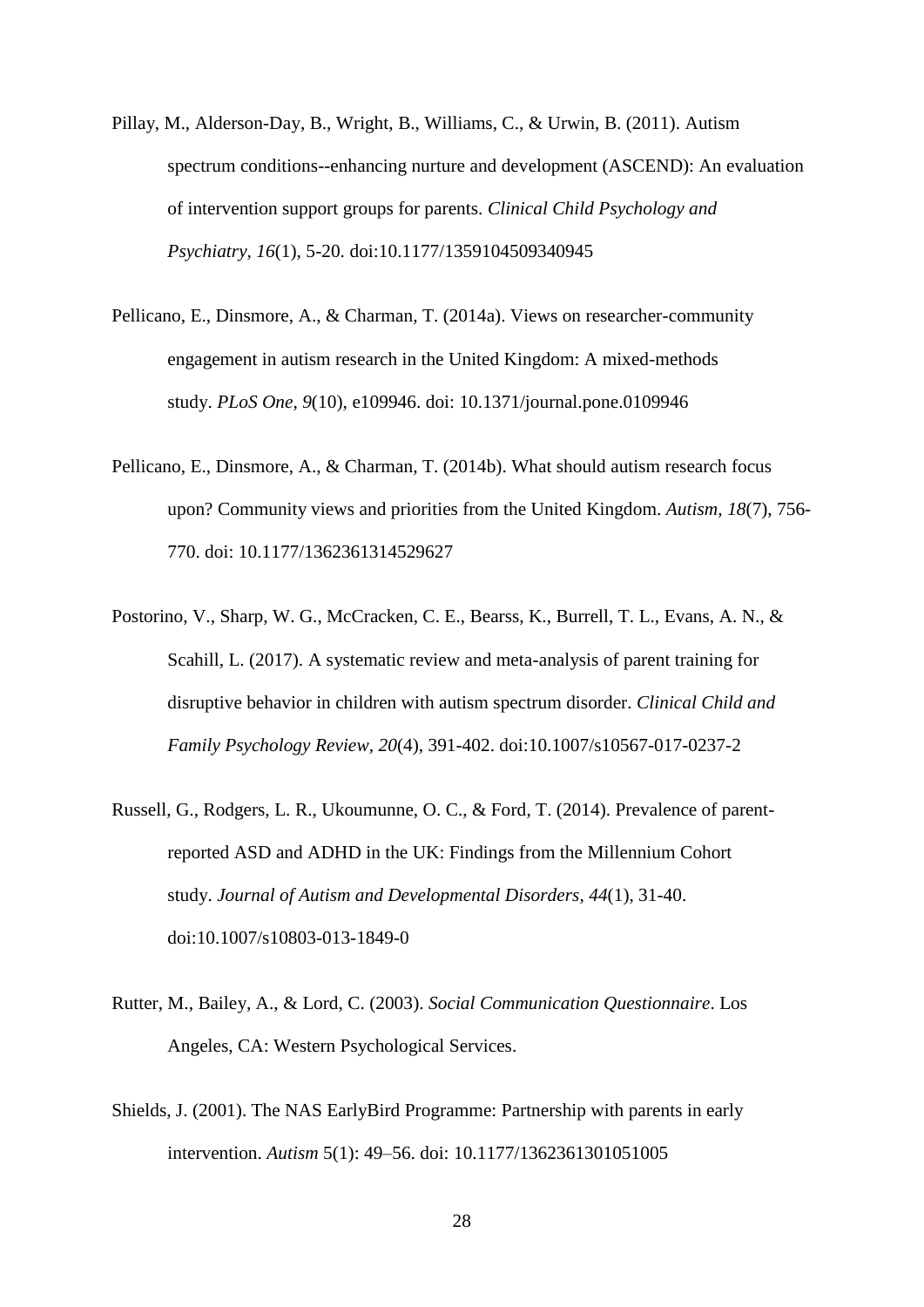- Shields, J., & Simpson, A. (2004). The NAS EarlyBird programme: Preschool support for parents of children with autistic spectrum disorder. *Good Autism Practice, 5*(2)
- Sparrow, S. S., Cicchetti, D. V., & Balla, D. A. (2005). *Vineland Adaptive Behavior Scales* (2nd ed.). Circle Pines, MN: American Guidance Service.
- Stevens, J., & Shields, J. (2013). Does attending an NAS EarlyBird or EarlyBird plus programme make a difference? *Good Autism Practice, 14*(2), 82-89.
- Stuttard, L., Beresford, B. A., Clarke, S. E., Beecham, J., & Morris, A. (2016). An evaluation of the cygnet parenting support programme for parents of children with autism spectrum disorders. *Research in Autism Spectrum Disorders, 23*, 166-178. doi:10.1016/j.rasd.2015.12.004
- Tarver, J. H., Palmer, M. L., Webb, S., Scott, S. B. C., Slonims, V., Simonoff, E., & Charman, T. (2019). Child and parent outcomes following parent interventions for child emotional and behavioral problems in autism spectrum disorders (ASD): A systematic review and meta-analysis. *Autism.* doi[:10.1177/1362361319830042](https://doi.org/10.1177%2F1362361319830042)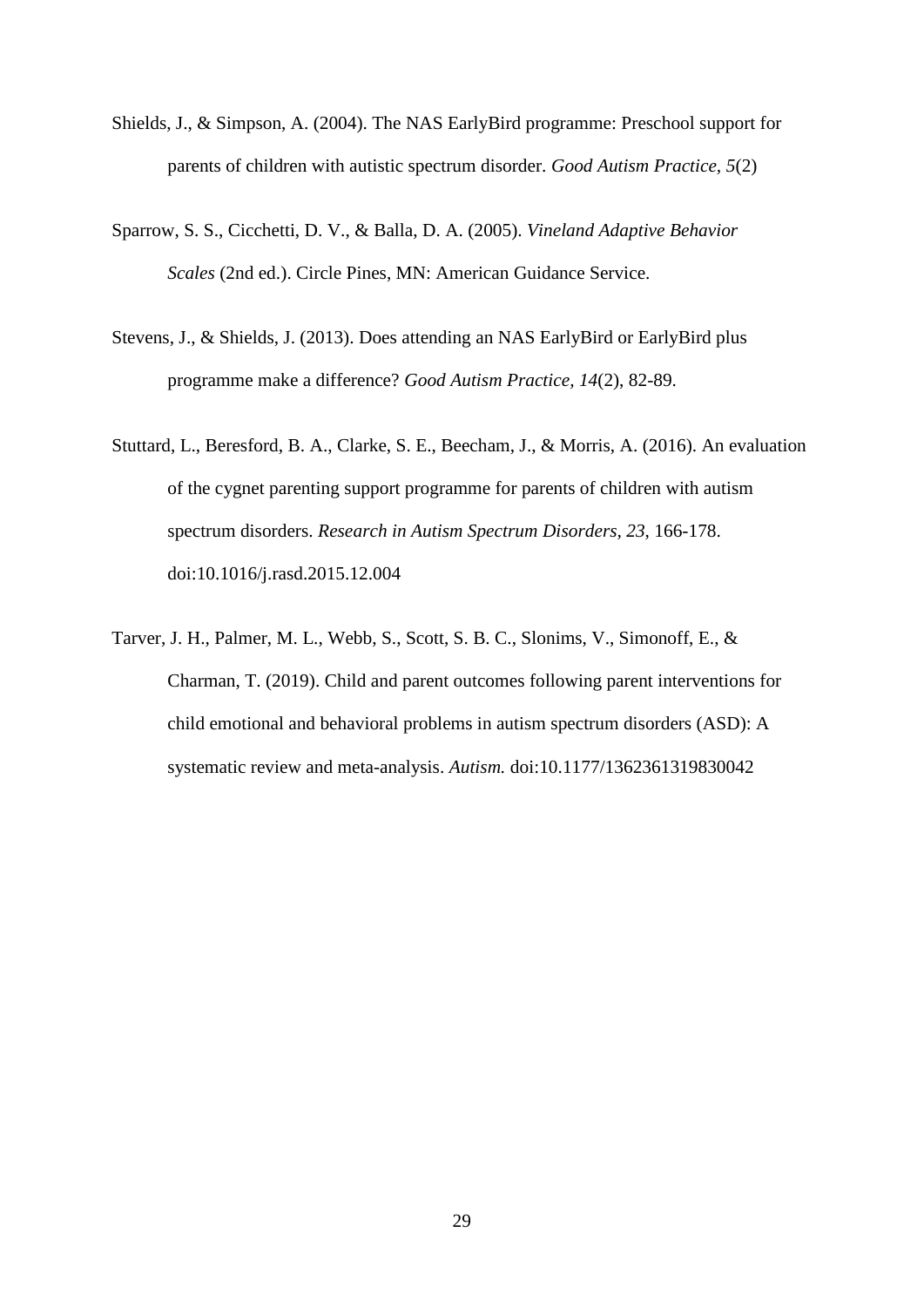Table 1. Recruitment figures

| <b>Borough</b>                  | <b>Typical</b><br>number of<br>groups per<br>year | <b>Starting dates</b><br>during the<br>duration of this<br>study | <b>Invited to</b><br>information<br>session $(N)$ | <b>Attended an</b><br>information<br>session $(N)$ | <b>Attended</b><br><b>EarlyBird</b><br>(N) | <b>Invited into</b><br>study by the<br>research<br>team $(N)$ | <b>Families</b><br>recruited $(N)$ |
|---------------------------------|---------------------------------------------------|------------------------------------------------------------------|---------------------------------------------------|----------------------------------------------------|--------------------------------------------|---------------------------------------------------------------|------------------------------------|
| 1                               | $1 - 3$                                           | April                                                            | 18                                                | 5                                                  | 6                                          | 6                                                             | 3                                  |
|                                 |                                                   | September                                                        | 36                                                | 18                                                 | 6                                          | $\mathfrak{Z}$                                                | $\overline{2}$                     |
| $\sqrt{2}$                      | $2 - 4$                                           | April                                                            | ~20                                               | $\sim l 5^b$                                       | 6                                          | 3                                                             | $\mathbf{2}$                       |
|                                 |                                                   | April                                                            | ~20                                               | $\sim l 5^b$                                       | 6                                          | 5                                                             | 3                                  |
| $\mathfrak{Z}$                  | $\overline{4}$                                    | September                                                        | ~20                                               | ~20                                                | 6                                          | 5                                                             | $\overline{4}$                     |
|                                 |                                                   | September                                                        | ~20                                               | ~20                                                | 6                                          | $\boldsymbol{0}$                                              |                                    |
| $\overline{4}$                  | $\overline{4}$                                    | September                                                        | 11                                                | 16                                                 | $8\,$                                      | 5                                                             | 3                                  |
| $5^{\rm a}$                     | $\mathbf{1}$                                      | January                                                          |                                                   |                                                    | 12                                         | $\overline{\phantom{a}}$                                      |                                    |
| Total                           |                                                   |                                                                  | ~185                                              | ~109                                               | 44 <sup>c</sup>                            | 27                                                            | 17                                 |
| <b>Service level</b><br>opt-in  |                                                   |                                                                  |                                                   | $~1$ 79                                            | 44<br>56%                                  |                                                               |                                    |
| <b>Research</b><br>level opt-in |                                                   |                                                                  |                                                   |                                                    |                                            | 27                                                            | 17<br>63%                          |

*Note.* <sup>a</sup>This service assisted with recruitment for the post-intervention interviews only. <sup>b</sup>Study researchers did not attend this information session and information on the study was not presented to the attendees. The percentage in the service level opt-in stage has been adjusted to take this issue into consideration. <sup>c</sup>Not including borough 5.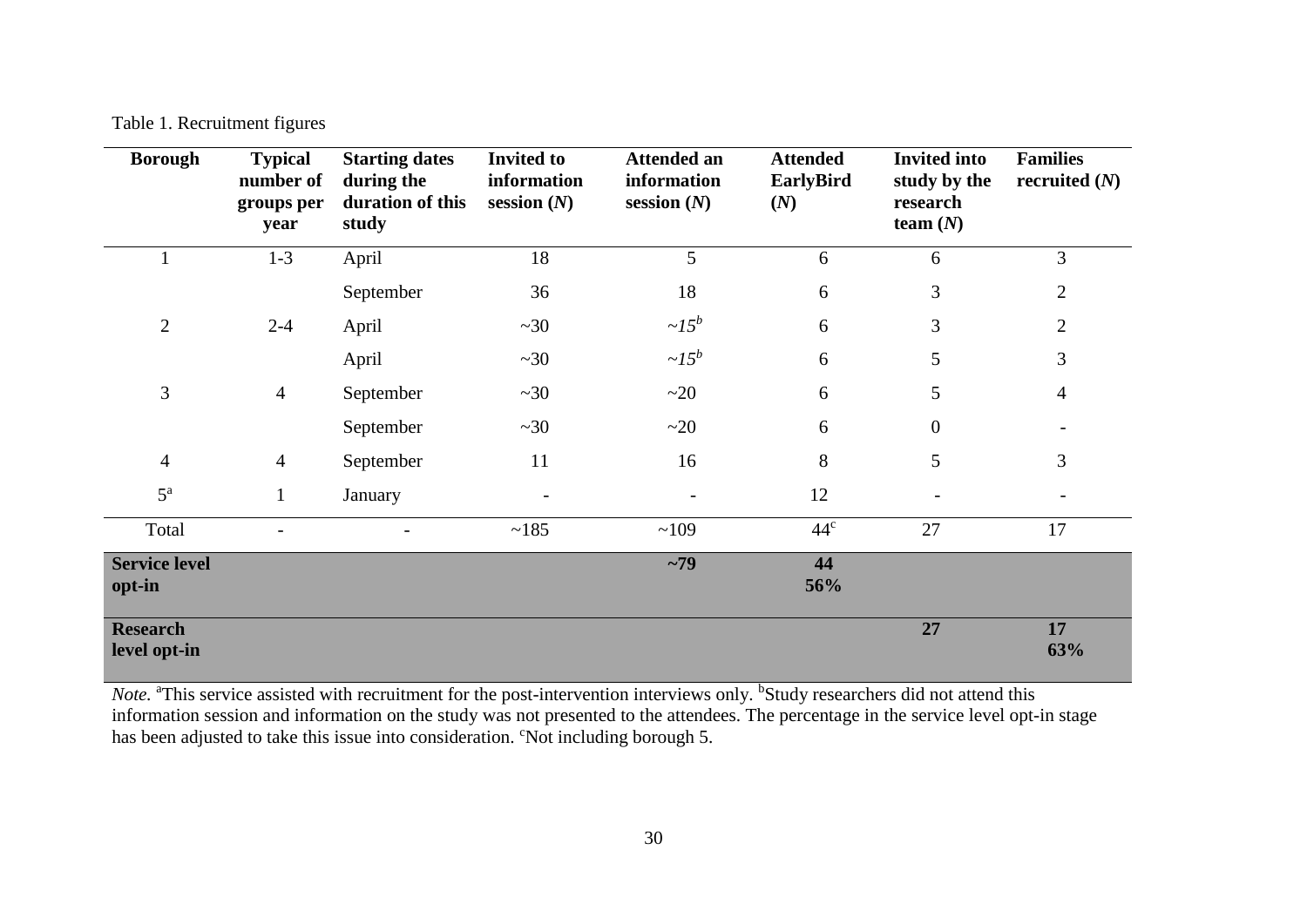| Table 2. Sample demographics                                        |                  |               |  |  |  |
|---------------------------------------------------------------------|------------------|---------------|--|--|--|
| <b>Demographic information</b>                                      | $\boldsymbol{N}$ | $\frac{0}{0}$ |  |  |  |
| Parental gender                                                     |                  |               |  |  |  |
| Male                                                                | 3                | 17.6          |  |  |  |
| Female                                                              | 14               | 82.4          |  |  |  |
| Parental age (years)*                                               |                  |               |  |  |  |
| $20 - 30$                                                           | 4                | 25.0          |  |  |  |
| $31 - 40$                                                           | 6                | 37.5          |  |  |  |
| $41 - 45$                                                           | 6                | 37.5          |  |  |  |
| Parental ethnicity                                                  |                  |               |  |  |  |
| White                                                               | 3                | 17.6          |  |  |  |
| Black / African / Caribbean / Black British                         | 8                | 47.1          |  |  |  |
| Asian / Asian British                                               | 4                | 23.5          |  |  |  |
| Other ethnic group                                                  | $\overline{2}$   | 11.8          |  |  |  |
| Marital status                                                      |                  |               |  |  |  |
| Married or cohabiting                                               | 13               | 76.5          |  |  |  |
| Single                                                              | 3                | 17.6          |  |  |  |
| Separated                                                           | 1                | 5.9           |  |  |  |
| Child gender                                                        |                  |               |  |  |  |
| Male                                                                | 13               | 76.5          |  |  |  |
| Female                                                              | 4                | 23.5          |  |  |  |
|                                                                     |                  |               |  |  |  |
|                                                                     | $\boldsymbol{M}$ | SD            |  |  |  |
| Child chronological age (years)                                     | 4.34             | 0.80          |  |  |  |
| Time since diagnosis (years)                                        | 1.43             | 1.19          |  |  |  |
| $M_{\rm tot}$ , $*M_{\rm}$ 16 $\sim$ and dependence we can a set of |                  |               |  |  |  |

*Note.* \**N*=16, valid percentage reported.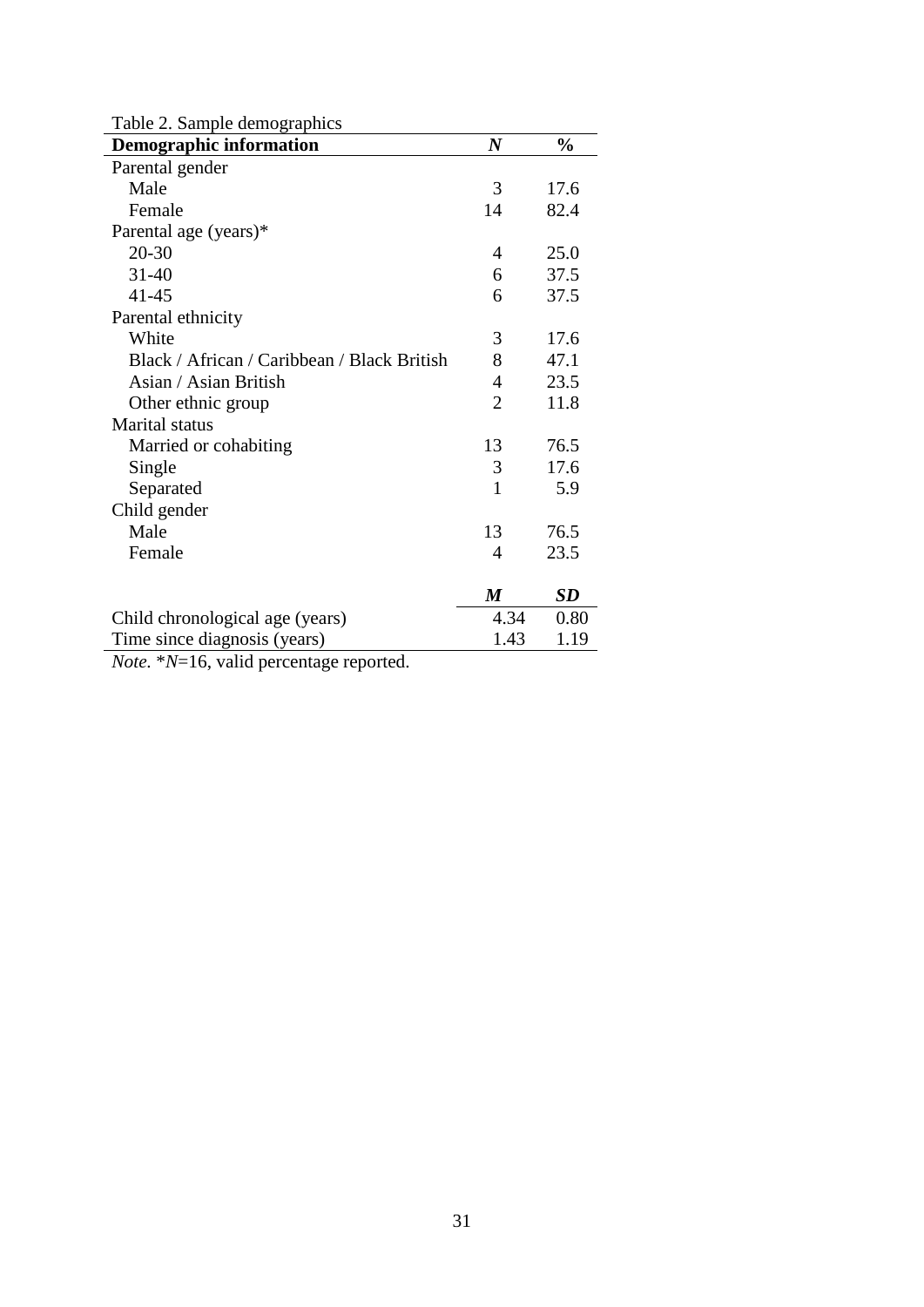|  |  | Table 3. Child characterisation measures |  |
|--|--|------------------------------------------|--|
|--|--|------------------------------------------|--|

| <b>Measure</b>                                                   | $\boldsymbol{M}$ | <b>SD</b> | $\boldsymbol{N}$ |
|------------------------------------------------------------------|------------------|-----------|------------------|
| <b>MSEL</b> <sup>a</sup> Early Learning Composite Standard Score | 60.18            | 22.31     | 17               |
| <b>MSEL<sup>a</sup></b> Visual Reception T Score                 | 27.47            | 15.85     | 17               |
| MSEL <sup>a</sup> Fine Motor T Score                             | 25.41            | 13.21     | 17               |
| MSEL <sup>a</sup> Expressive Language T Score                    | 23.94            | 9.98      | 17               |
| MSEL <sup>a</sup> Receptive Language T Score                     | 27.00            | 15.90     | 17               |
| ADOS <sup>b</sup> Social Affect Raw Total                        | 9.47             | 4.26      | 15               |
| ADOS <sup>b</sup> Restricted and Repetitive Behaviours Raw Total | 13.20            | 5.66      | 15               |
| SCO <sup>c</sup> Total                                           | 21.06            | 5.09      | 16               |
| $SRS-2d$ T Score Total                                           | 75.19            | 11.28     | 16               |

*Note.* <sup>a</sup>MSEL=Mullen Scales of Early Learning; <sup>b</sup>ADOS=Autism Diagnostic Observation Schedule, scores are provided from different modules according to verbal ability and chronological age and different scoring forms (i.e., ADOS-G and ADOS-2); 'SCQ=Social Communication Questionnaire; <sup>d</sup>SRS-2=Social Responsiveness Scale. Higher ADOS, SCQ and SRS–2 scores indicate more severe autism symptoms.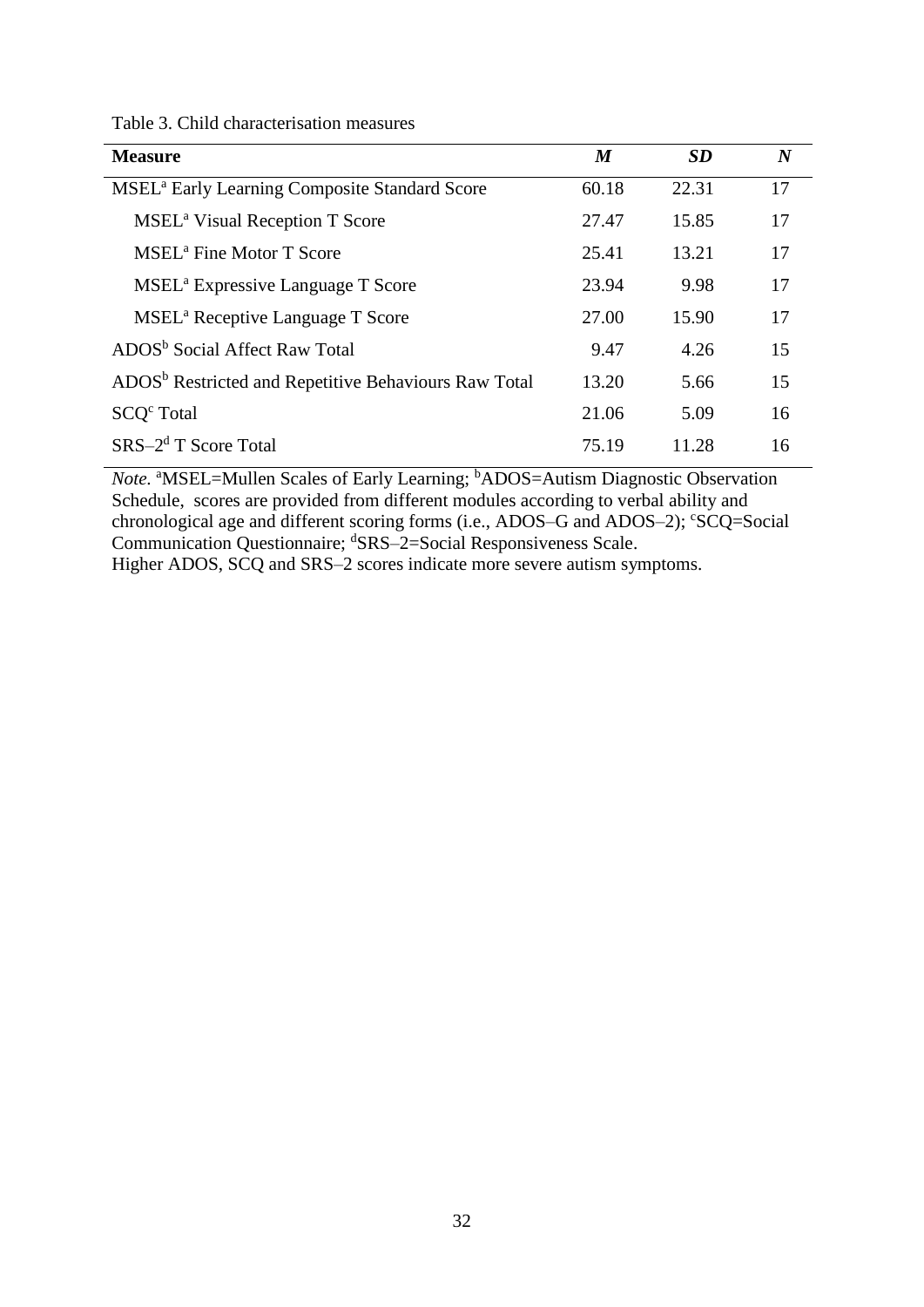|                                                               | <b>Completion rates</b> |                               | Group Ms and SDs for paired sample |            |                  |             |         |                           |  |
|---------------------------------------------------------------|-------------------------|-------------------------------|------------------------------------|------------|------------------|-------------|---------|---------------------------|--|
|                                                               |                         | at pre- and post-intervention |                                    |            |                  |             |         |                           |  |
| <b>Measure</b>                                                | <b>Pre</b>              | Post                          |                                    | <b>Pre</b> |                  | Post        |         | <b>Direction</b>          |  |
|                                                               | $(N=17)$                | $(N=15)$                      | $(N=11-12)$                        |            |                  | $(N=11-12)$ |         | of effect                 |  |
|                                                               | $\boldsymbol{n}$        | $\boldsymbol{n}$              | M                                  | SD         | $\boldsymbol{M}$ | SD          |         |                           |  |
| <b>Child-related outcomes</b>                                 |                         |                               |                                    |            |                  |             |         |                           |  |
| VABS <sup>a</sup> Adaptive Behaviour Composite Standard Score | 14                      | 15                            | 65.58                              | 11.16      | 70.00            | 15.82       | 0.33    | $\uparrow^g$              |  |
| <b>VABS Communication Standard Score</b>                      | 14                      | 15                            | 66.83                              | 22.09      | 71.67            | 25.26       | 0.20    | $\uparrow^g$              |  |
| <b>VABS Daily Living Skills Standard Score</b>                | 14                      | 15                            | 67.67                              | 14.32      | 67.00            | 12.42       | $-0.05$ |                           |  |
| <b>VABS</b> Socialization Standard Score                      | 14                      | 15                            | 64.83                              | 6.67       | 68.83            | 10.48       | 0.47    | $\uparrow$ g              |  |
| <b>VABS Motor Skills Standard Score</b>                       | 14                      | 15                            | 73.92                              | 11.17      | 81.92            | 14.68       | 0.62    | $\uparrow^g$              |  |
| $SDQb$ Total Difficulties                                     | 14                      | 13                            | 30.36                              | 3.30       | 30.36            | 3.98        | 0.00    |                           |  |
| <b>SDQ Emotional Problems</b>                                 | 14                      | 13                            | 7.36                               | 1.91       | 8.00             | 2.15        | $-0.31$ |                           |  |
| <b>SDQ Conduct Problems</b>                                   | 14                      | 13                            | 6.91                               | 2.43       | 7.00             | 1.41        | $-0.05$ |                           |  |
| SDQ Hyperactivity                                             | 14                      | 13                            | 8.55                               | 1.81       | 8.64             | 2.25        | $-0.04$ |                           |  |
| SDQ Peer Problems                                             | 14                      | 13                            | 7.55                               | 1.75       | 6.73             | 1.79        | 0.46    | $\downarrow^{\mathrm{g}}$ |  |
| SDQ Prosocial Behaviour                                       | 14                      | 13                            | 7.36                               | 1.63       | 7.73             | 1.56        | 0.23    | $\uparrow^g$              |  |
| <b>Parent-related outcomes</b>                                |                         |                               |                                    |            |                  |             |         |                           |  |
| $APQc$ Total                                                  | 14                      | 12                            | 114.36                             | 18.33      | 121.55           | 15.17       | 0.43    | $\uparrow^g$              |  |
| PSOC <sup>d</sup> Efficacy Total                              | 14                      | 13                            | 28.55                              | 5.09       | 30.91            | 7.38        | 0.37    | $\uparrow^g$              |  |
| <b>PSOC Satisfaction Total</b>                                | 14                      | 13                            | 32.45                              | 8.79       | 33.91            | 8.19        | 0.17    |                           |  |
| PSI-SF <sup>e</sup> Total Stress                              | 14                      | 13                            | 102.82                             | 16.17      | 100.64           | 16.84       | 0.13    |                           |  |
| WEMWBS <sup>f</sup> Total                                     | 14                      | 13                            | 45.73                              | 9.26       | 48.45            | 8.76        | 0.30    | $\uparrow$ g              |  |

Table 4. Completion rates and groups *M*s and *SD*s at pre- and post-intervention scores on child- and parent-related outcome measures

*Note.* <sup>a</sup>VABS=Vineland Adaptive Behavior Scales; <sup>b</sup>SDQ=Strengths and Difficulties Questionnaire; <sup>c</sup>APQ=Autism Parent Questionnaire; dPSOC=Parental Sense of Competence; ePSI-SF=Parental Stress Index-Short Form; fWEMWBS=Warwick-Edinburgh Mental Well-Being Scale.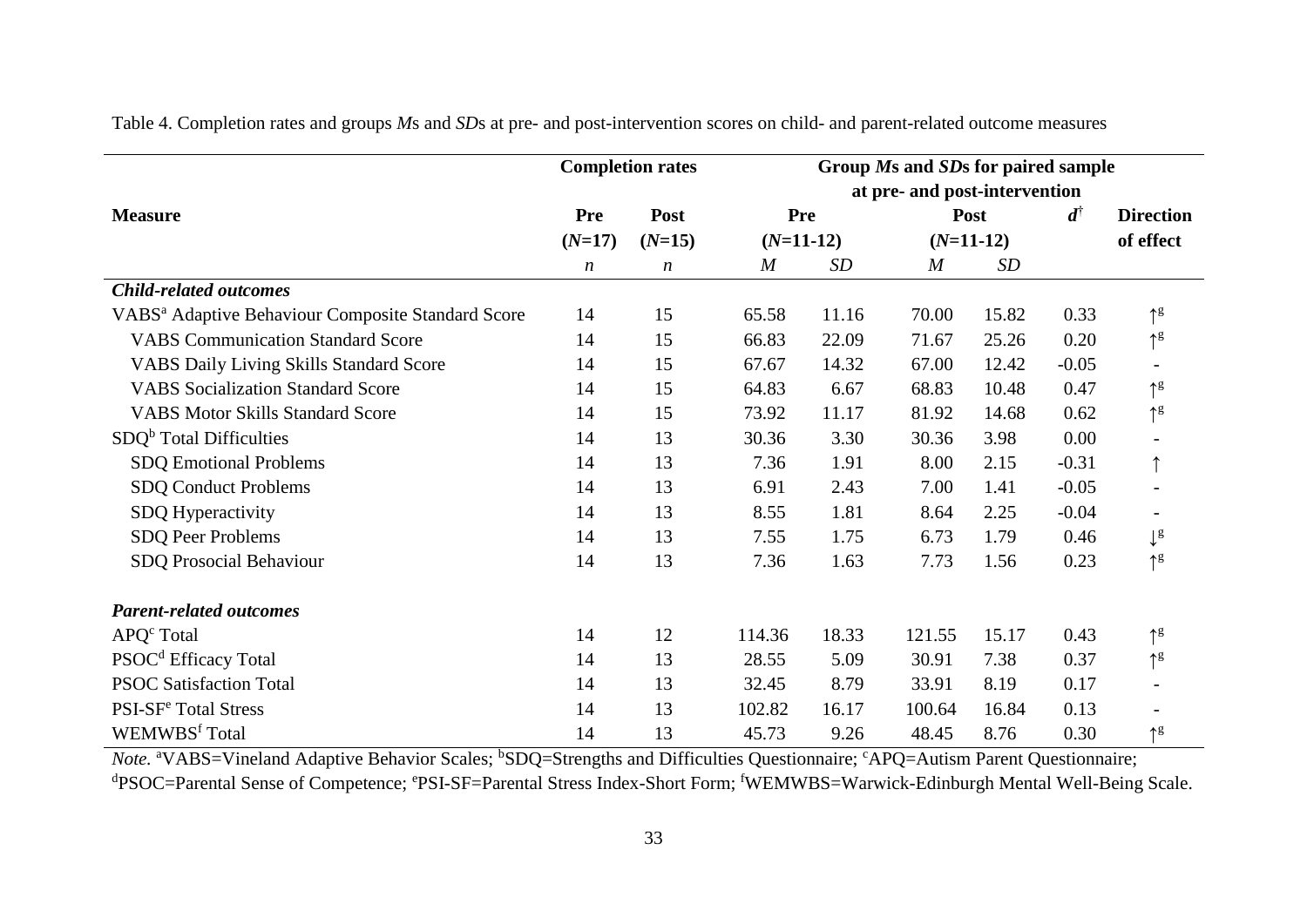$n=14$  at baseline due to missing data on individual questionnaires; <sup>†</sup>Cohen's *ds* are based on those with pre- and post-intervention scores (*n*=12 for VABS and *n*=11 for all other measures); ↑=increase in scores from pre- to post-intervention; ↓=decrease in scores from pre- to postintervention; <sup>g</sup>=effect in the predicted direction. For the VABS, APQ, PSOC, and WEMWBS, higher scores indicate more positive outcomes; for the SDQ and PSI-SF, lower scores indicate more positive outcomes.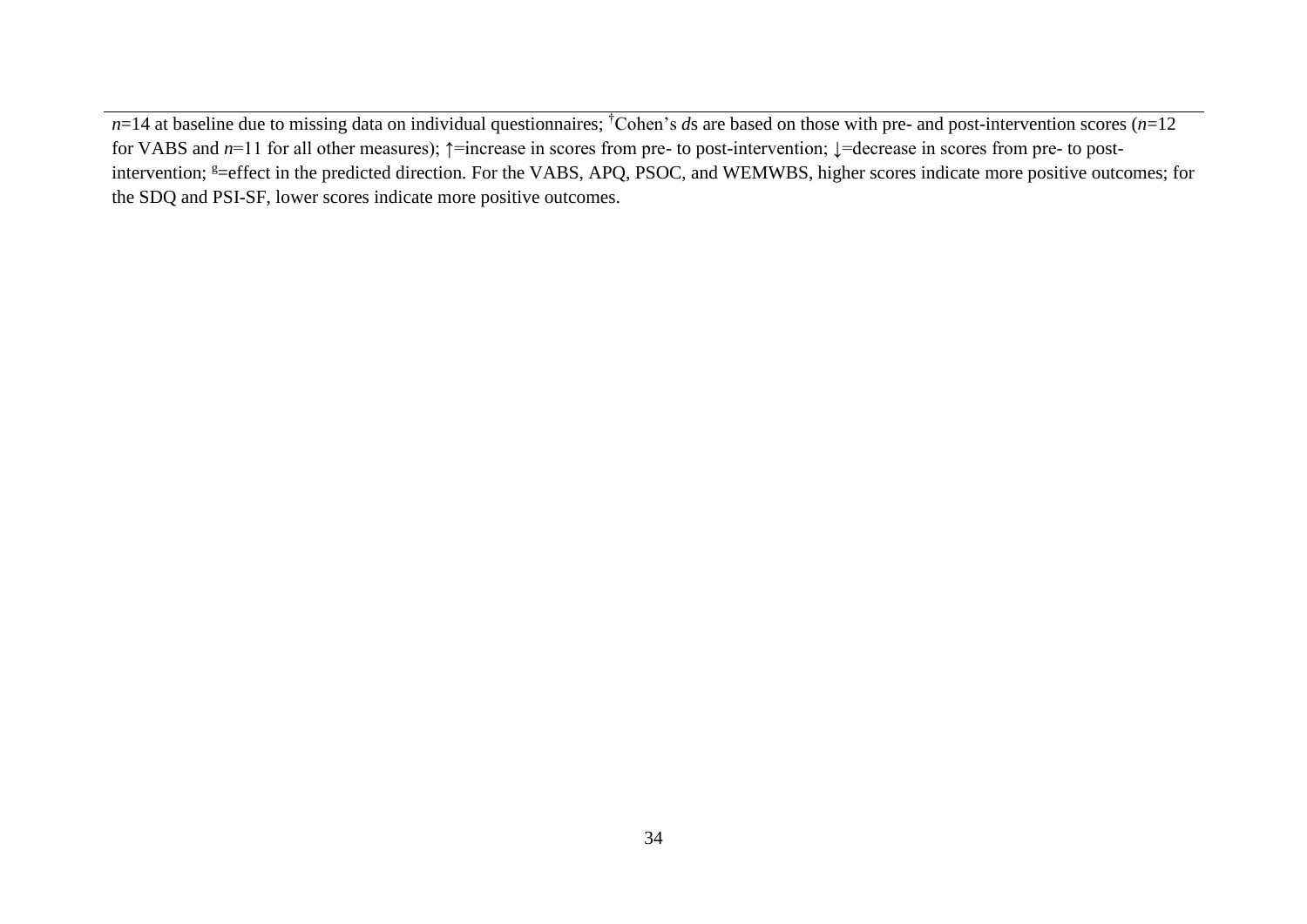| <b>Overarching theme</b> Description<br>Theme       |                                                                                                                                                                                                                                                                                                                                                                                                                                                                                                 | Who by                      | Quote                                                                                                                                                                                                                                                                                                                                                                                                                                                             |
|-----------------------------------------------------|-------------------------------------------------------------------------------------------------------------------------------------------------------------------------------------------------------------------------------------------------------------------------------------------------------------------------------------------------------------------------------------------------------------------------------------------------------------------------------------------------|-----------------------------|-------------------------------------------------------------------------------------------------------------------------------------------------------------------------------------------------------------------------------------------------------------------------------------------------------------------------------------------------------------------------------------------------------------------------------------------------------------------|
| Positive aspects of the intervention                |                                                                                                                                                                                                                                                                                                                                                                                                                                                                                                 |                             |                                                                                                                                                                                                                                                                                                                                                                                                                                                                   |
| Increased parental<br>knowledge and<br>skills       | Positive views on the intervention content and<br>materials emerged. EarlyBird was seen to extend<br>parents' understanding of autism and their child's<br>needs. Benefits included being more effective in<br>their communication with their child, and<br>adapting activities for their child's needs<br>resulting in improved parent-child relationships.<br>Improvements in their strategies for dealing with<br>challenging behaviour by planning and avoiding<br>triggers were described. | Parents and<br>facilitators | "The program was excellent because it gave me much<br>more insight into autism and all the different<br>spectrums." – Parent<br>"Before I started I must admit I used to be pulling out<br>my hair and screaming at my child but that was purely<br>because I didn't understand him at all. So when he<br>started to scream and his behaviour problems kicked<br>in I never dreamed of looking on the settings or<br>actions of what triggered him off." - Parent |
| Parents as<br>advocates                             | Parents were more able to advocate for their<br>child and their needs, appearing more confident.                                                                                                                                                                                                                                                                                                                                                                                                | Facilitators                | "[talking about changes in parents]Confidence to<br>talk to family members and friends and the school.<br>Parents are empowered. They feel they've got a little<br>knowledge base now." - Facilitator                                                                                                                                                                                                                                                             |
| Improvements in<br>parental stress and<br>wellbeing | Reductions in parental stress and improvements<br>in wellbeing were described.                                                                                                                                                                                                                                                                                                                                                                                                                  | Parents and<br>facilitators | "Some of the families look a lot happier. They appear<br>more relaxed and feel they have a network around<br>them. They feel much in tune with their own child after<br>doing EarlyBird. Before the programme all they think<br>is about the behaviour and the things they can't do,<br>whereas after the programme they are more in tune<br>about what the children can $do.$ " $-$ Facilitator                                                                  |
| Supportive                                          | The group-based nature of EarlyBird enabled                                                                                                                                                                                                                                                                                                                                                                                                                                                     | Parents and                 | "I'm a lot calmer and I don't scream at him anymore.<br>More in control." - Parent<br>"[talking about aspects they liked about the                                                                                                                                                                                                                                                                                                                                |

Table 5. Themes that emerged from post-intervention interviews with parents and facilitators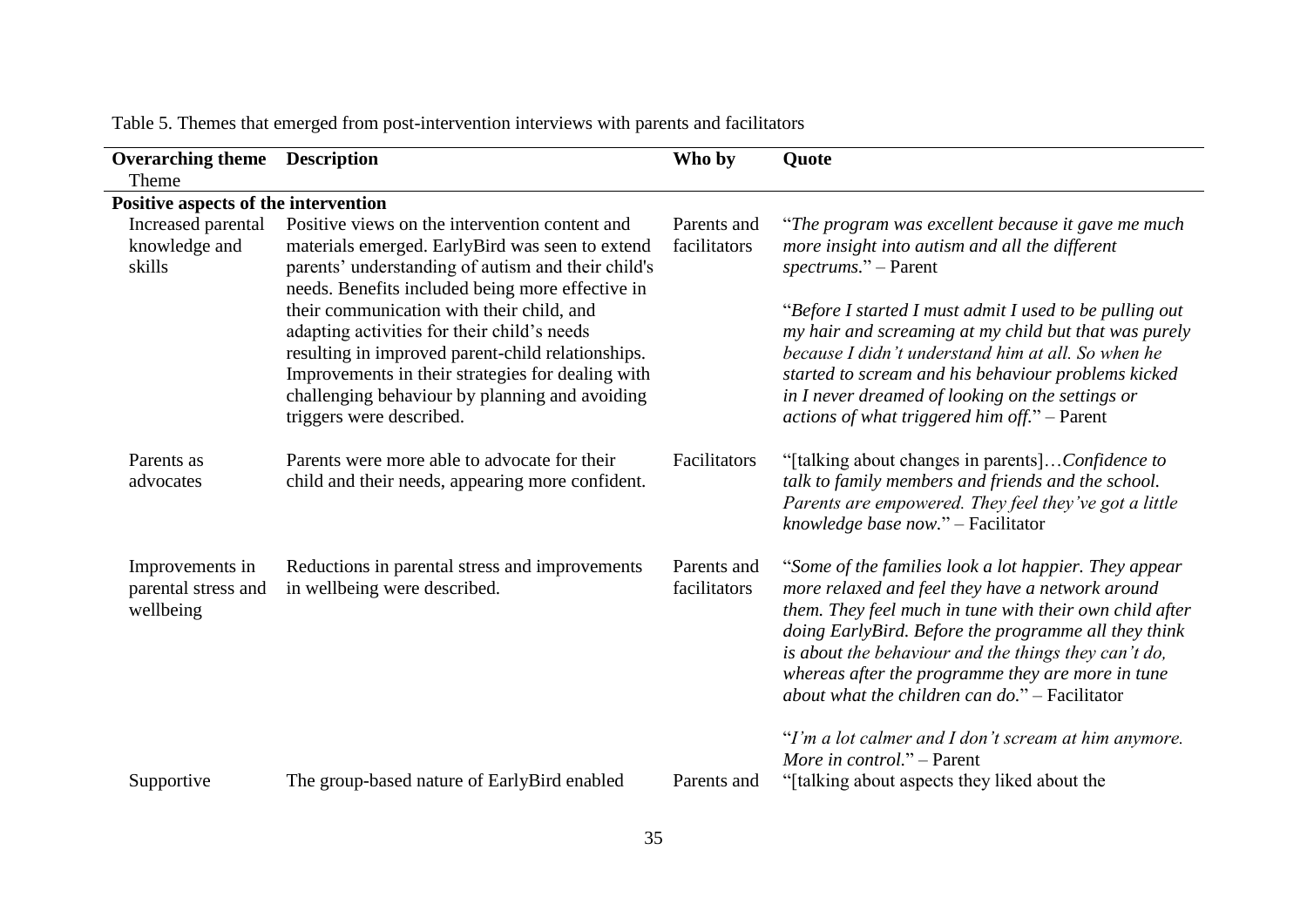| environment for<br>parents                                      | parents to meet others with young children with<br>autism, creating a sense of belonging by being<br>able to relate to others and enhancing motivation<br>to implement strategies. Home visits were seen<br>to compliment the group sessions and facilitators<br>were viewed as skillful and approachable. | facilitators                | intervention]When we as parents share our own<br>experiences. Everyone has kids with the same<br>condition and it's a sense of belonging. You know<br>you're not the only one going through this. You can<br>have help. What Sarah did was encouraging us to put<br>everything we've learn into practice and telling us not<br>to give up." $-$ Parent |
|-----------------------------------------------------------------|------------------------------------------------------------------------------------------------------------------------------------------------------------------------------------------------------------------------------------------------------------------------------------------------------------|-----------------------------|--------------------------------------------------------------------------------------------------------------------------------------------------------------------------------------------------------------------------------------------------------------------------------------------------------------------------------------------------------|
| Changes in<br>children                                          | Changes in children included playing with others<br>and initiating interaction more and being more<br>co-operative and easier to manage. Perceived<br>changes in children varied in size.                                                                                                                  | Parents                     | "We can play together now and he'll come to me by<br>himself. If I'm playing with his brother, he'll join us<br>spontaneously. He likes playing with his brother now."<br>$-$ Parent                                                                                                                                                                   |
| <b>Challenges to delivery of EarlyBird</b>                      |                                                                                                                                                                                                                                                                                                            |                             |                                                                                                                                                                                                                                                                                                                                                        |
| Relevance of<br>content for<br>families                         | Due to the heterogeneity of autism, the relevance<br>of content varied depending on the needs of the<br>participating families. Information wasn't as<br>helpful or relevant to parents who had prior<br>knowledge of autism, although appeared to act as<br>a useful reminder.                            | Parents and<br>facilitators | "For me the PECS stuff wasn't useful because my<br>child's verbal, but obviously it's a very wide spectrum.<br>I don't know in the future if it may be better to group<br>parents in terms of having a non-verbal group and a<br>verbal group." – Parent                                                                                               |
|                                                                 |                                                                                                                                                                                                                                                                                                            |                             | "Some of the information presented wasn't relevant<br>and stuff that I'd already gone through. It was nice to<br>get a reminder but it was very basic." - Parent                                                                                                                                                                                       |
| Deviations from<br>the content and<br>structure of<br>EarlyBird | Content or examples used were adapted to make<br>them more relevant to the needs of participating<br>families. Deviations from the structure of the<br>interventions occurred to enhance parental<br>experience of the intervention and maintain<br>engagement.                                            | Facilitators                | "I'll suggest things they can start doing before we do<br>the session [on behaviour] because it's last session<br>and that's a long wait when they are having<br>difficulties." - Facilitator                                                                                                                                                          |